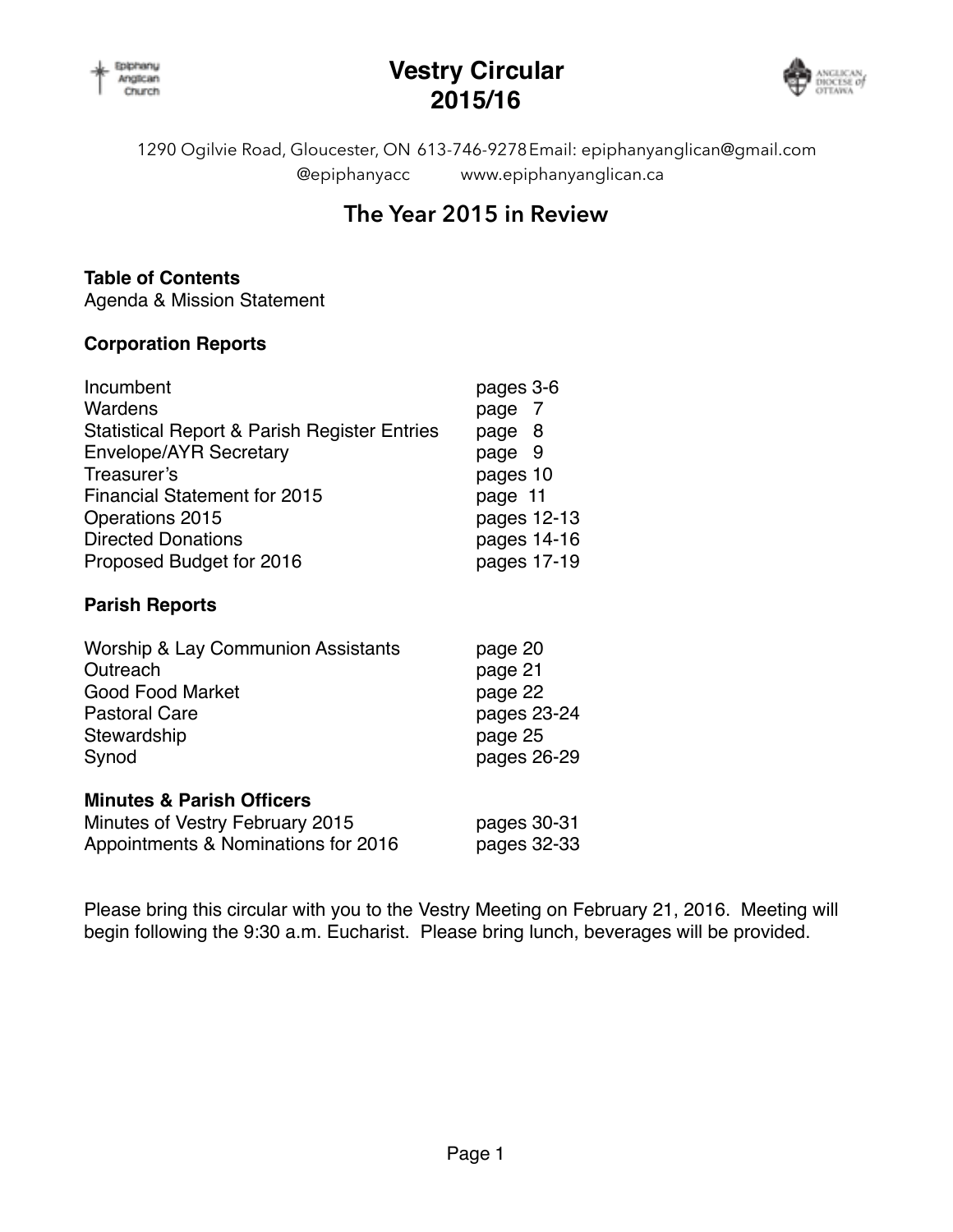**Agenda**



# **Come, journey with us… a sacred community called to love God and our neighbours as ourselves.**

### **Agenda and Mission Statement for February 21, 2016**

- 1. Opening prayer
- 2. Declaration Appointment of Vestry Clerk
- 3. Minutes of Meeting from February 22, 2015
- 4. Business arising out of previous minutes
- 5. Reception of 2015 Financial Reports
- 6. 2016 Budget
- 7. Reports from 2015 as printed in the circular
- 8. Appointments and Elections for 2016
- 9. Appointments of Communion Lay Administrators
- 10. Signing Authority for 2016
- 11. Auditor for 2016
- 12. General Business
- 13. Adjournment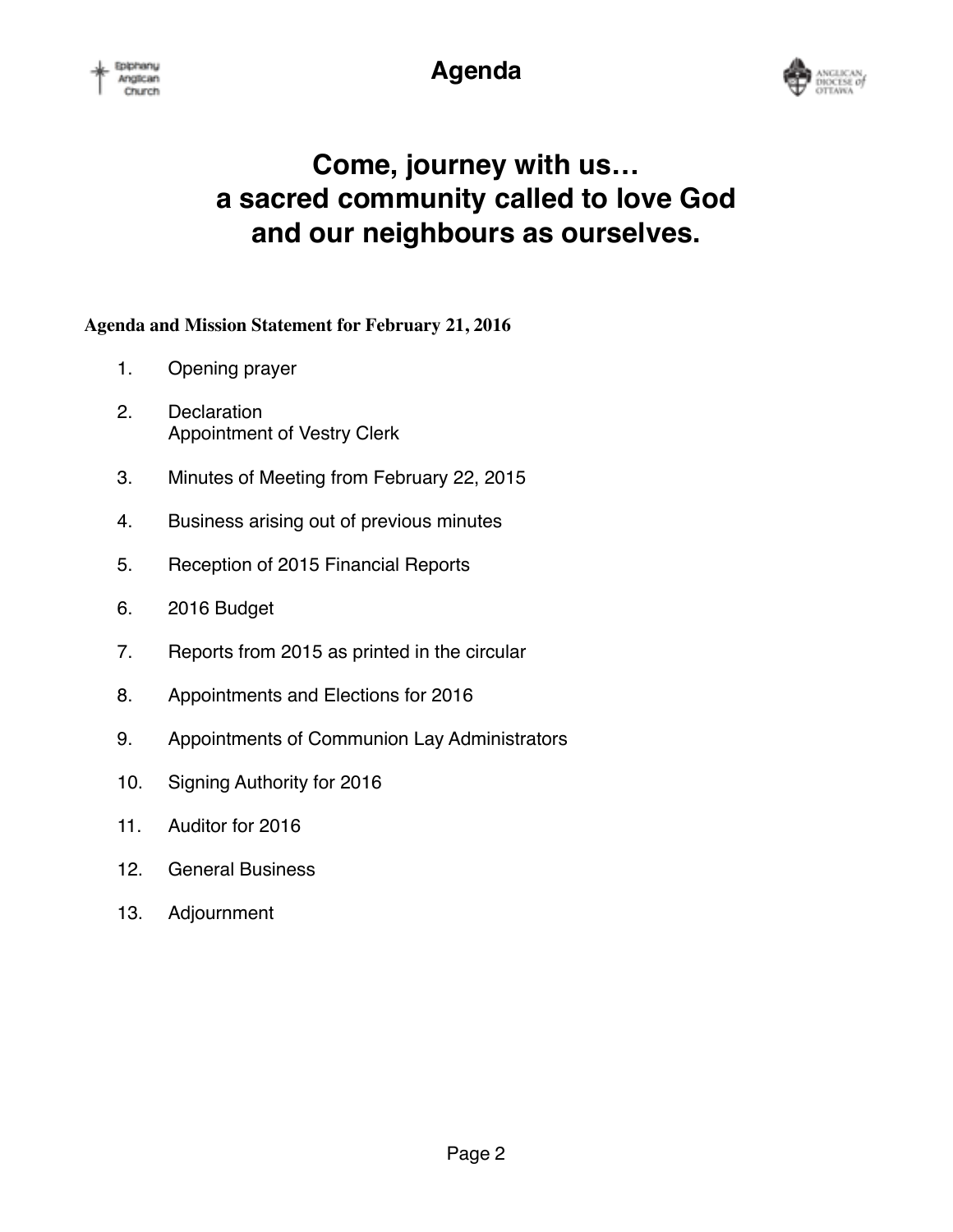



### **Worship & Liturgy**

Worship at Epiphany is always unique and always developing. This year we continued to welcome new servers, prayer leaders, readers, altar guild members and bread-makers. With Gerry Green having to step down as our worship chair, I have invited all our worship leaders to take part in a new worship committee to develop our liturgy and tradition together. I am hoping this committee will not only help safeguard our great tradition and develop new ways of worshipping, but will also allow us all to be on the same page when we do our next church hack, intergenerational service or outdoor service in the park! I'm really looking forward to 2016 and am always thankful for the time and energy everyone contributes to our worship experience at Epiphany.

### **Theological Education**

This is a community that fearlessly explores every facet of our faith. This past year we concluded our third Yale course on Tuesday nights covering Early Modern English History where we explored the history of our Anglican tradition, and we began this fall learning about the Old Testament in-depth. This has been my favourite of our four courses. The conversations have been excellent, and everyone has been so dedicated to studying this material. Moving forward into 2016, I am hoping to launch several smaller courses that will occur throughout our 2016-17 year - rather than one large course covering the whole year. I am still working on what material to choose, but it will be a diverse and varied selection!

We have continued our reflection groups on Wednesday mornings. The morning group discusses the readings for Sunday, but in our conversations we discuss a wide range of issues from religion and morality, to the basic questions of human life. All are welcome to attend this group. Our evening reflection group changed this fall to read together some of the Old Testament readings from our course. We have met intermittently, and the material and conversations have been rewarding.

### **Children and Youth Ministry**

Children and Youth Ministry at Epiphany evolves so quickly! We have so many young people at Epiphany who are passionate and engaged. It seems they are always planning a new event or fundraiser, and always trying to find new ways of exploring and articulating their faith. It takes a very special group of people to help guide and encourage the faith journey of our young people, and we have found an excellent group of volunteers who make up our Sunday School team. Thank you to all our teachers and students for constantly impressing and pushing all of us to new heights!

In 2016 we will be joining a delegation of youth going to CLAY: Canadian Lutheran Anglican Youth gathering. It is a massive youth conference taking place from August 17-21 in Prince Edward Island! Six or seven of our youth are going at this point - along with youth from across the diocese - and me! I can't wait to share this life-changing experience with them, and I am so thrilled most of this adventure is supported by the Diocese of Ottawa and our parish community!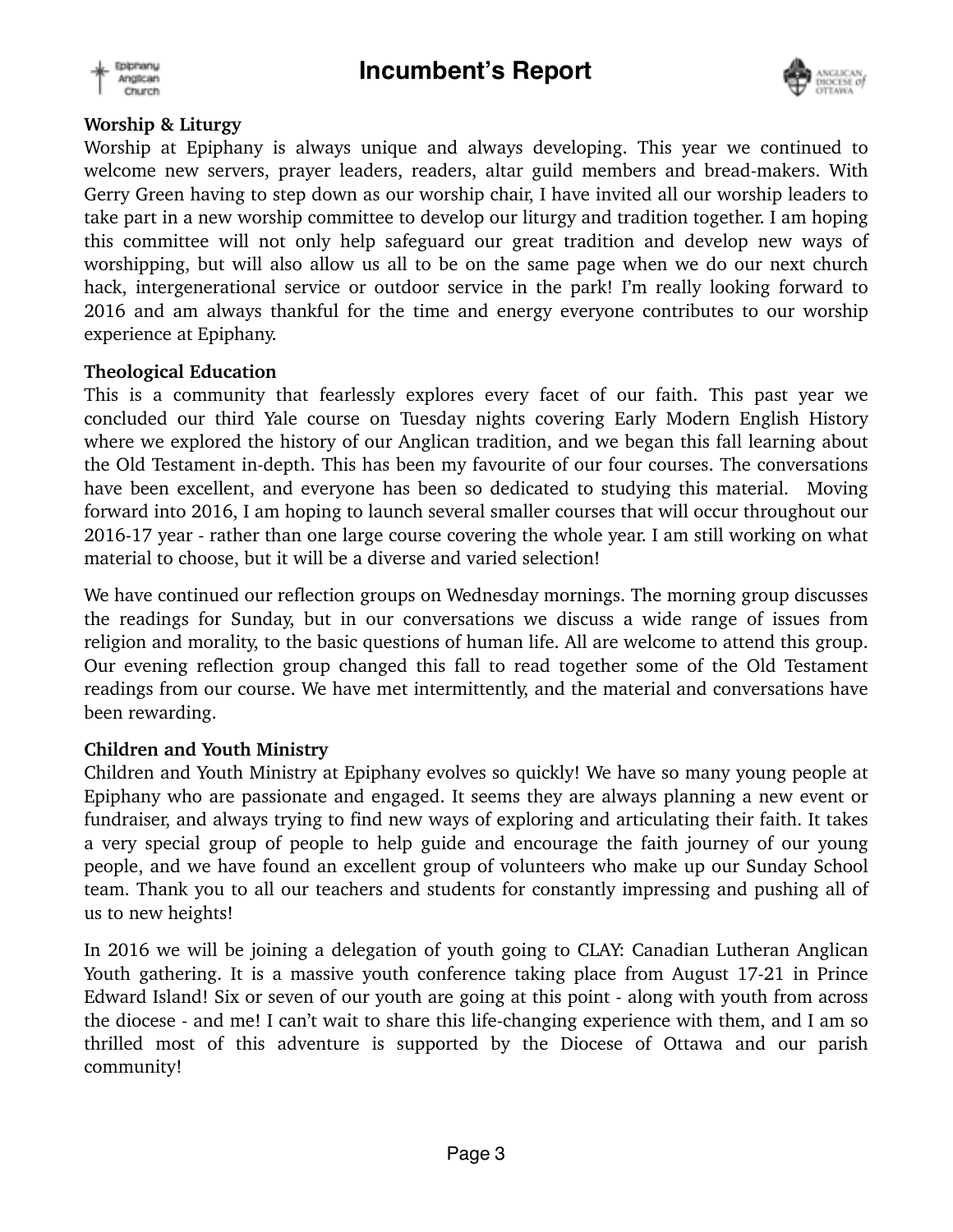



### **Communications**

This past year we have been working hard to better communicate everything that is happening at Epiphany with every member of our parish, and sharing our message with our wider community.

Our website got a major facelift this year thanks to the work of Stephanie Boyd, who now shares the work of parish communicator with diocesan communicator. Congratulations to Stephanie on managing all her work with us with her new role as editor of Crosstalk and being our new Communications Officer at the Diocese. Continuing to today, we have an updated website, Facebook page and podcast with an incredible archive going back to Advent 2012!

A special thank you to Dianne Peters-Woods, Steve Heiter and Brian Boyd; these three people who have joined our communication team! Dianne is doing some great work on Twitter. I have only actually discovered Twitter in the last few months, and have discovered a vibrant and Spirit-filled conversation happening every day online. Dianne has helped me discover this new vista, and I thank her for helping with our Epiphany tweets! If you aren't already following us, you can follow our parish: @epiphanyacc and me: @revgeoffchapman. If you want to get Twitter working on your phone, hand it over to Stephane, Dianne or myself and we'll get you started! Its quite fun.

Steve Heiter has also helped to create our new parish Almanac! He has led a great team that has helped to produce something new and exciting, and I thank him so much for all he has done from his art in the parish and in the service folders. I hope this is the beginning of an exciting new tradition!

And finally, we have a sign out front that is constantly changing and saying new things to our community, and Brian Boyd has taken on the task of changing those letters through every permutation of rain, sleet and snow! Thank you for taking on this task, Brian!

### **Building & Maintenance**

Even though our building is only 15 years old, it takes an incredible amount of work to keep it as well-maintained as it is. We have an incredible team of people, led by Duane Van Alstine, Mike Dove, Melvyn Douglas and Jos Cleary administered by our corporation who spend an enormous amount of time and energy keeping this place one of the best maintained and caredfor parishes in the Diocese.

This past year has been very good for our building. We have increased the weekly parking spaces from 40 to 50, and our parking tenants were very responsive to our moving request for a funeral - giving us comfort that if we need our parking lot on short notice we have it. The funds from this parking allowed us to replace our parking lights, set aside funds for "Special Projects" as well as help our Operations Budget and build our "Maintenance Fund." We don't know how long this parking rental income will last, but in the mean time we can prepare for the future, help our bottom line today, and also build a fund that can allow us to do more mission and outreach than we have ever been able to do in the past.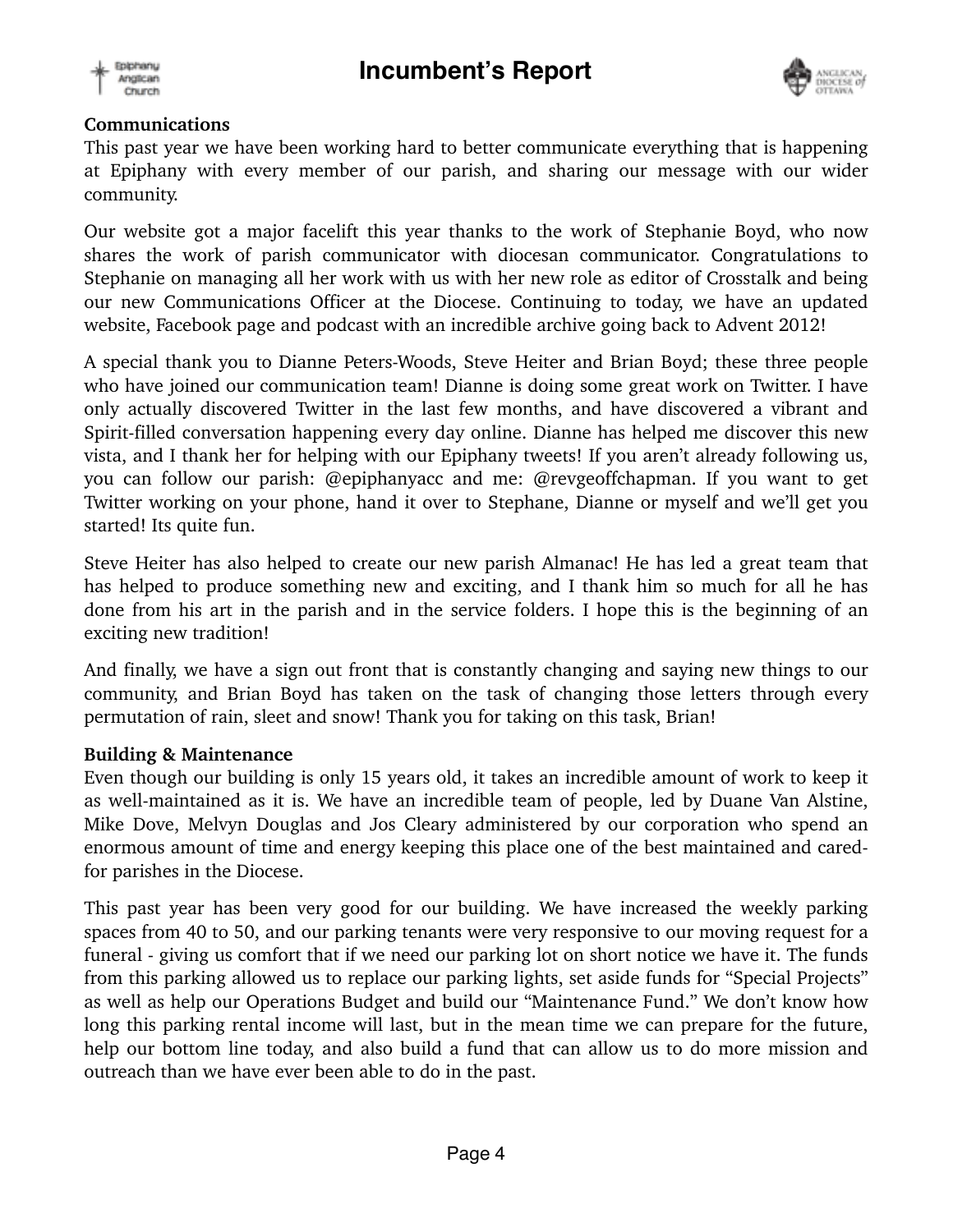



### **Stewardship**

A special thank you to James Menard for another year as our Stewardship Chair, and thank you to Gregg Alexander for his incredible work as our treasurer and Cindy Hurst-Boyd as our Envelope Secretary. This has been an exciting year for Stewardship thanks to all of you. A large tissue paper thermometer was all that was needed to increase our pledged weekly givings by \$300, thus increasing our expected yearly offering by \$15,000. This will allow us to balance our budget without the need for spontaneous fundraisers or panicked corporation requests, and we can return to our wonderful history of only offering fundraisers for outreach and mission causes.

Stewardship is more than keeping the lights on, it is supporting our ministry together, and it is transforming the gift of time and money into something sacred and holy. Thank you to everyone who has contributed your resources of time and money to the life of this parish, and allowed our ministry to continue to flourish.

### **Choir and Music**

Our parish is passionate about music. We have a dedicated choir, and a passionate choir leader. We have a parish interested in hymns of every style, and especially open to new music. It has been a joy for me to embrace all the music that is loved at Epiphany. My goal as incumbent of Epiphany is to find a way to connect my own liturgical style, priestly training, and passion for music with the life-giving musical tradition that has nurtured and grown here at Epiphany.

I must thank Chunson Park and our choir for their exemplary music leadership throughout the year. And a special thank you to Sandy Menard who seems always available, even the night before, to offer her musical talent to us, and thanks to Steve Heiter who is always available to play a strumming instrument of some kind. This music ministry has extended this year outside our parish walls. Many choir members travel to Laurier Manor to share our music with the residents there. Some of our choir and children also travelled to the St. Laurent Shopping Centre this past Christmas season to share Christmas carols with the shoppers there.

This is a community that loves music, whether you are a choir member or musician, or attend our 8:30 service and chant the "and also with you" during the Holy Eucharist. Thank you for the gift of music that gladdens my heart and makes our worship experience beautiful.

### **Pastoral Care**

We have a great Pastoral Care team, made up of Laurie and Dan Elmose, Wendy Green, Dorothy Degn, John Brainerd, Alice Alexander, Tom Ritchie and myself. They work very hard, often behind the scenes, to visit everyone in our parish who would like a visit, and make sure I am aware of what is going on. Cindy Hurst-Boyd is another incredible resource you all have, as she seems to know things almost as they are happening.

A new addition to our pastoral care has come in the form of my Discretionary Fund. I have learned through extensive research that most people will join me for coffee or tea. I have asked the corporation to enlarge my discretionary fund so I might take one or two parishioners out for coffee, tea or perhaps breakfast every week. I have had a blast these last few months getting to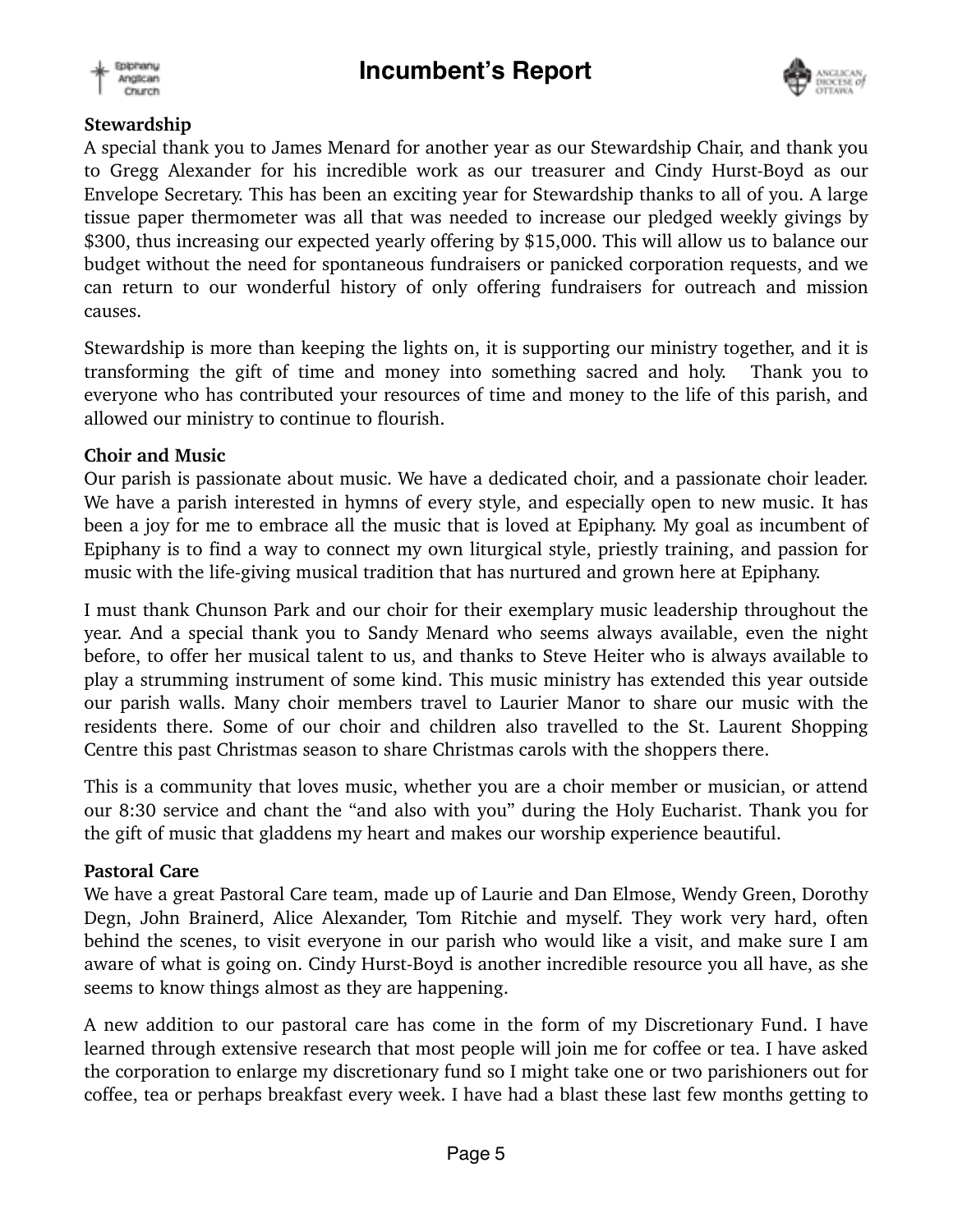



know some of you better. If you would like to join me for coffee, send me an email, phone call or text message and I'll be quite glad to make time for you!

#### **Outreach and Mission**

We do a lot of outreach at Epiphany. This past year, we contributed to Cornerstone for a Resident's Retreat, we helped sponsor humanitarian assistance for the Syrian Refugee crisis, we contributed to an Anglican suicide prevention ministry for First Nations youth, donated to Kiva, and so many of you continue to offer your time, energy and skill to keep our Good Food Market the model for Good Food Markets in the City of Ottawa.

2016 is going to be one of the most exciting years for our parish in regards to Outreach and Mission. Not only does our Outreach Committee have its largest budget ever, and not only will our Good Food Market continue to grow and inspire more markets throughout the city, but we will doing some very exciting things with our Special Projects Fund. I cannot say more about this, as we will be exploring the possibilities of this fund in the coming months, but by this time next year we will be very proud of all we accomplished in our service of Christ's Gospel in 2016!

#### **Administration & Corporation**

We are gifted at Epiphany with a great parish administrator and a dedicated corporation. It is always a joy to work with Cindy. Cindy took on the responsibilities of People's Warden in 2015, and it has been inspiring to see her doing even more work for her parish. It has also been wonderful to welcome Roxanne into the Corporation, and Laurence has come into his own as Rector's Warden.

Patience Muwanga has also been a valuable addition to our corporation, and this year she has stepped down from her duties as Deputy People's Warden. Thank you, Patience, for all the time and energy you gave to the corporation these last few years!

As I write this, we are missing a deputy warden, and I look forward to that position being filled. The corporation does an incredible amount over the course of a year, and this parish has always been blessed with stable corporate leadership. I look forward to working with whoever is elected by Epiphany in 2016!

#### **Conclusion**

Finally, 2015 marked the year I married Sarah Elizabeth. Every one of you have been so generous to both of us as we entered into married life together. I could not be more grateful to be incumbent at Epiphany at such an important moment in my ministry and in the life of my family. Thank you to everyone for your generosity and love to both of us. The ladies of the parish threw a truly unbelievable wedding shower, and so many of you attended our wedding in August. Thank you, everyone, for welcoming Sarah into your parish family and for all that you contribute through your prayer, song, love and generosity. This is a very special place, and I am proud to be your priest. **Amen** 

The Reverend Geoffrey Chapman

Transfiguration Sunday, 2016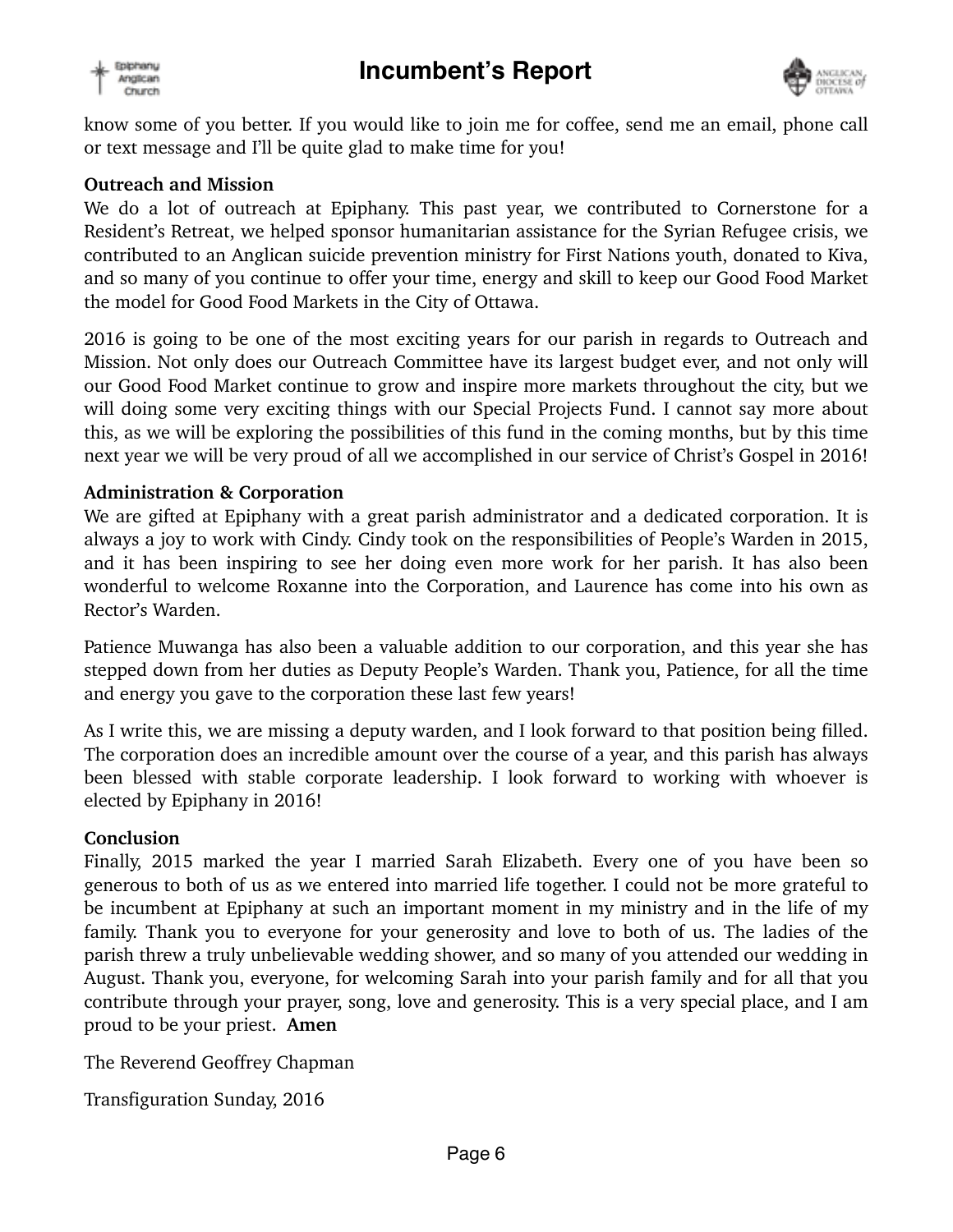



For the newer members of the congregation, Epiphany has an entity known as the corporation; it consists of four wardens and the rector and, essentially, it deals with those issues that arise in the day to day existence of a parish church. While many issues – parking, telephones, internet, green energy, websites, rentals, snow removal, gardens, scheduling, preparation for parish councils, wages, building repairs, etc – have been discussed and dispatched, the following issues tended to take a somewhat more generous share of the corporation's attention over the course of the year that was 2015:

Banking Arrangements: Due to insidious changes in bank policy over the last few years, we became aware that our account had slipped into a less than optimum arrangement given the balance that we normally keep. After much discussion, it emerged that, while remaining with the Bank of Montreal, the terms of our account were able to be renegotiated so as to save money on services and, at the same time, earn some interest on our balance.

Parking Lot Lights: While this had been a long running discussion featuring much difficulty in getting to a stage where 'apples might be compared to apples', Duane Van Alstine was finally able to report that the cost of changing out the old lights for a Light Emitting Diode (LED) configuration could be recouped in just a few years due to improved reliability. The changeover occurred in late summer and the results were outstanding as the LEDs provide vastly improved coverage - if you haven't seen the parking lot at night, it is almost worth a special trip to take in the lumens!...:-) Kudos to Duane for his patience and perseverance in dealing with obscure, convoluted specifications and reluctant contractors. We were also successful in getting a rebate of \$1098 for changing over to a 'green' lighting system!

Fund Raising: Although the 2015 financial projections showed a definite need for fundraising, the start of such events was a bit slow. However, a fair return on our efforts was ultimately gained via a Thanksgiving Dinner, yard sales, a craft & bake sale, a virtual dinner and several other events.

Budget 2016: In the end, the projected deficit for 2015 was somewhat less than expected. Nevertheless, the lesson was that messaging on parish financials must be clear and regular throughout the year. For 2016, a promotion to improve our finances through AYR increases and pledges shows, as of January, that the 2016 budget is very close to being balanced. Kudos to the congregation of Epiphany Parish!!!

Questions may be directed to any member of corporation and, if anyone feels the yen to take part in these exciting works - as a warden - please call!....:-)

[Father Geoff, Cindy, Patience, Roxanne, Laurence]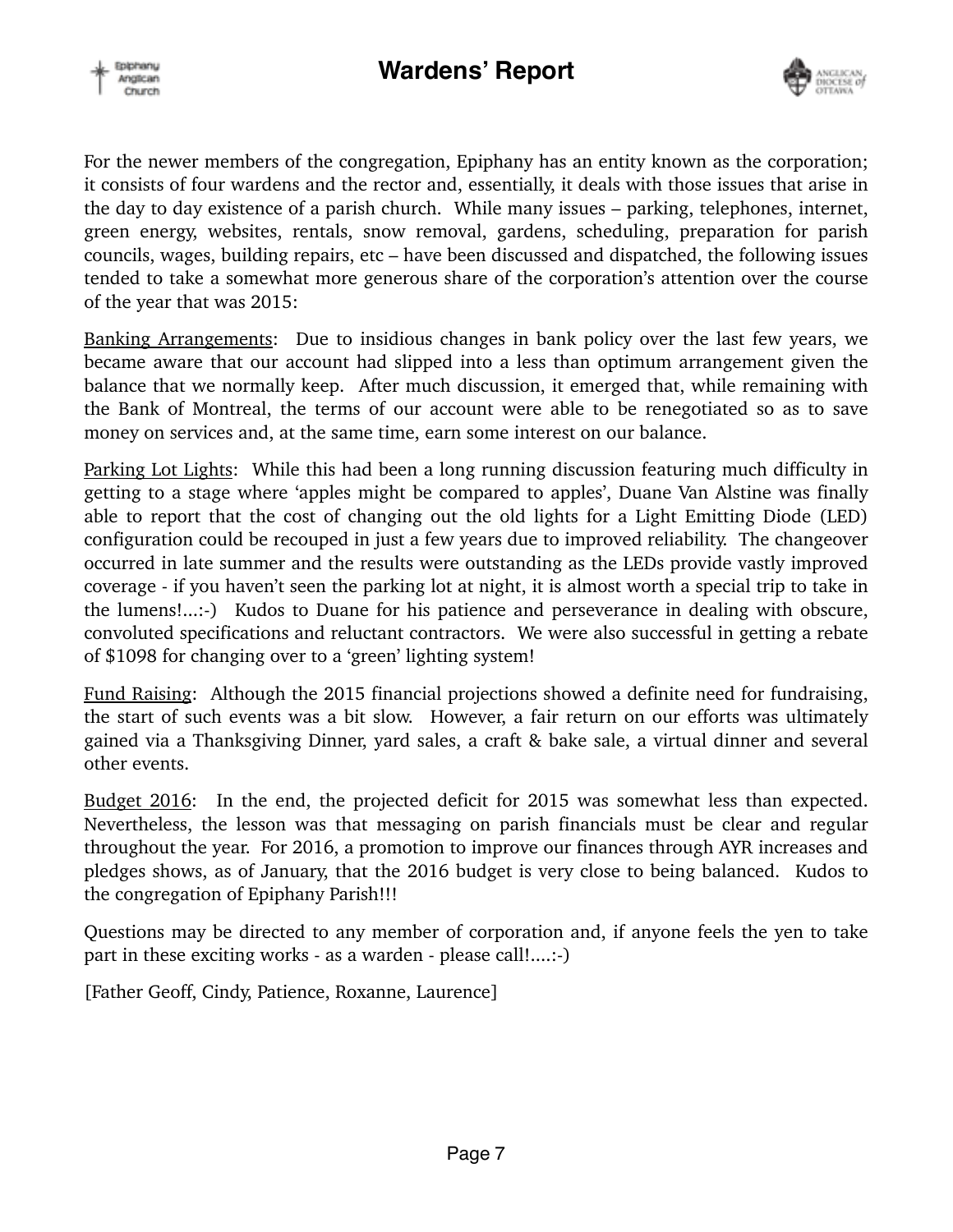



|                                                   | 2015           | 2014     | 2013     | 2012     | 2011 2010      |                |
|---------------------------------------------------|----------------|----------|----------|----------|----------------|----------------|
| Members on Role                                   | 295            | 303      | 303      | 319      | 327            | 321            |
| Members in Full Communion                         | 221            | 214      | 206      | 244      | 261            | 274            |
| Identifiable Givers                               | 112            | 118      | 107      | 106      | 113            | 117            |
| Average Sunday Attendance 8:30 a.m.               | 16             | 18       | 18       | 21       | 23             | 23             |
| Average Sunday Attendance 10:30 a.m.              | 94             | 96       | 91       | 90       | 95             | 80             |
| Average Summer Attendance 9:30 a.m.               | 73             | 75       | 78       | 71       | 82             |                |
| Average Total Sunday Attendance<br>$(8:30+10:30)$ | 110            | 114      | 109      | 111      | 112            | 103            |
| <b>Baptisms</b>                                   | 1              | 6        | 3        | 4        | $\overline{4}$ | 3              |
| Confirmations                                     | $\theta$       | $\Omega$ | $\Omega$ | $\Omega$ | $\overline{4}$ | $\overline{0}$ |
| Received                                          | 0              | $\Omega$ | $\Omega$ | $\Omega$ | $\Omega$       | $\overline{0}$ |
| Marriages & Renewal of Vows                       | $\overline{2}$ | $\theta$ | 1        | 0        | $\overline{2}$ | $\overline{0}$ |
| Funerals/Memorials                                | 5              | 3        | 5        | 6        | 8              | 6              |

Baptisms 2015

November 29 - Stephen Malcolm Harrison

Burials/Memorials 2015

February 26 - Josephine (Jo) Marion McLeary

May 7 - Walter Ronald Harris

July 9 - Janice Elizabeth Pout

August 13 - Rosamund Elizabeth Conway

November 2 - James Austin (Ozzie) Blois

Mid-Week services – Wednesday Morning Prayer & Reflections – (8) – Wednesday Evening Reflections – (8), Walking the Labyrinth (15), Yale Courses (26)

Special Services – Vestry 9:30 (70), Ash Wednesday (50), Maundy Thursday (41), Good Friday (97), Easter Sunday, 8:30 a.m. (32) + 10:30 a.m. (158), June 14 Picnic (60), Oct 4 Blessing of Animals (55), Dec 21 Pageant (145), Christmas Eve (182), Christmas Day (42), 1st after Christmas, 9:30 a.m. (52)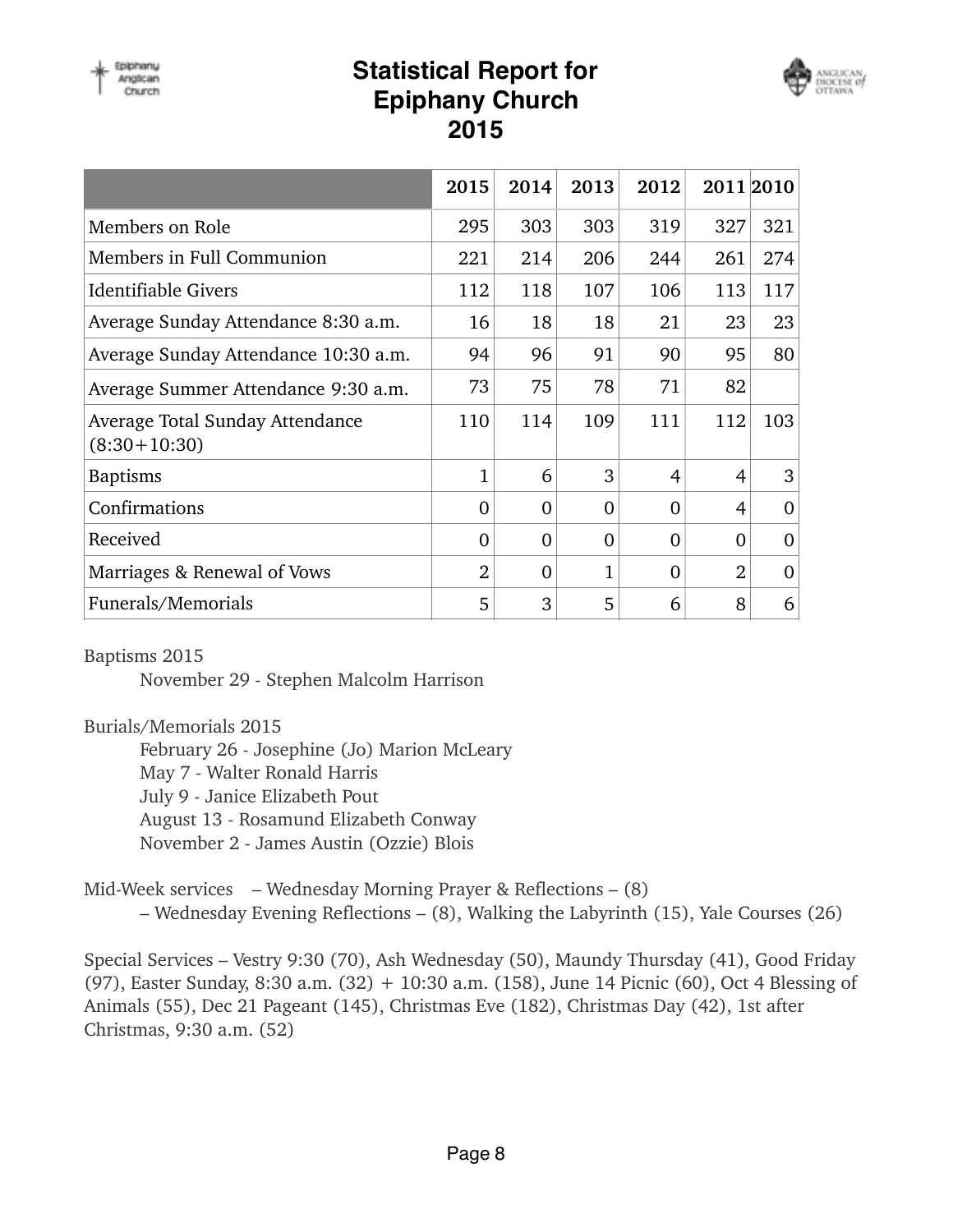

# **Envelope/AYR Report**



At this time I would like to mention that Epiphany Anglican Church offers Weekly Envelopes and Automatic Monthly Giving (AYR) as ways in which you may make your financial contributions. You may join either method at any time: extra boxes of envelopes are available from the table in the Narthex under the name tag board, I only ask that you fill out the accompanying paper and place in your first envelope. Each box of envelopes contains blue monthly envelopes which are directed to PWRDF; weekly white envelopes where you can indicate general offering or directed offering (directed could be for memorial flowers, or one of our outreach areas like the Emergency Food Cupboard); special seasonal yellow envelopes for extra donations at Easter, Thanksgiving and Christmas and one envelope to donate towards the cost of offering these envelopes (note that you must ensure your envelope number is recorded in the spot provided). The AYR (Preauthorized Remittance) is very easy to join: you simply ask one of the sides people or our envelope secretary for a form; fill it out and return to the office along with a voided cheque and on or around the 20th of each month your contribution is withdrawn and deposited into the church account; no more remembering to bring your envelope to church or do "catch up" for your vacation times. You may adjust or stop your monthly donation by submitting a written request to the envelope secretary. At the end of the year you receive a tax receipt for both these methods of supporting the work of your church.

The following is a breakdown of all donations received in 2015.

There were 112 regular donors<sup>\*</sup> and 24 donors<sup>\*\*</sup> contributing to the work of Epiphany Anglican Church through both the Sunday Collection Plate or monthly automatic bank withdrawal (AYR).

|                    | *Regular donors: | *Non-regular donors:       |
|--------------------|------------------|----------------------------|
| <b>Under \$100</b> | 12               | 18 under \$100             |
| \$100 to \$499     | 19               | between \$100 & \$499<br>5 |
| \$500 to \$999     | 23               | between \$500 & \$999<br>1 |
| \$1000 to \$1999   | 30               |                            |
| \$2000 to \$2999   | 13               |                            |
| \$3000 to \$3999   | 7                |                            |
| Over \$4000        | 8                |                            |
|                    |                  |                            |
| Total              | 112              | 24                         |

\*Regular donors are identified as persons whom have donated more than 3 times with a combined donation of more than \$25.00

\*\*Non-regular donors are identified as persons whom have donated less than 3 times.

At the end of the year there were 51 families using AYR/PAR.

Respectfully, Cindy Hurst Boyd, Envelope/AYR Secretary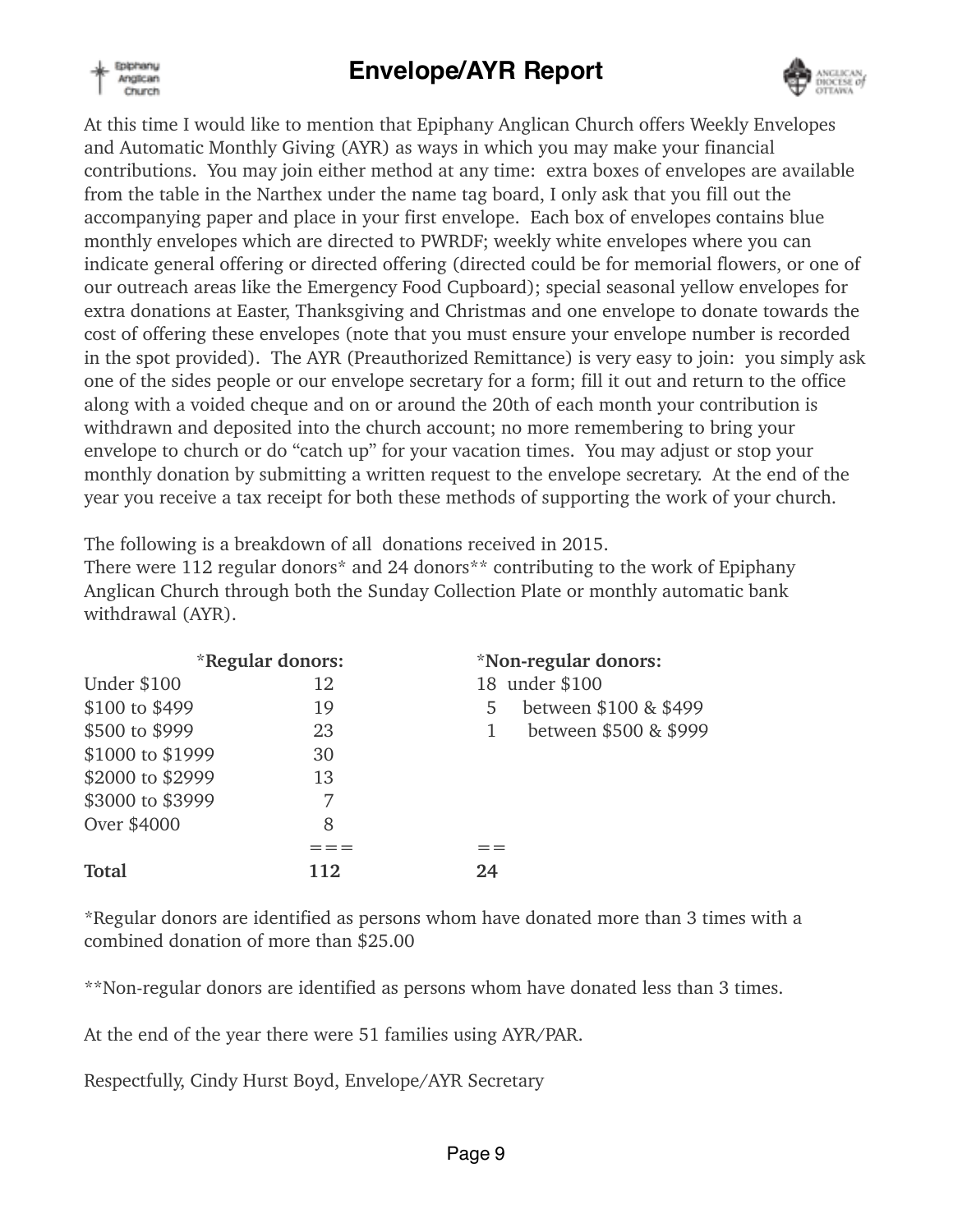

## **Treasurer's Report by Gregg Alexander**



Epiphany's bank account started 2015 with a balance of \$53,978 and ended with \$74,226 an increase of \$20,248. Total income for the year was \$248,156 while total expenses were \$227,908. In 2015, Epiphany moved its money to a small business account at Bank of Montreal which promises to lower bank fees.

### Within our bank account we managed four funds:

The Operations fund supports the mission of the church and is the only fund with a vestry approved budget. Most (approximately \$200,000) of our income and expenses occur within this fund. The operations fund started the year with an opening balance of \$16,632 and ended the year with a closing balance of \$10,514 down significantly. Expenses in 2015 were below budget overall, but offerings in 2015 were significantly below budget resulting in a deficit of over \$6,000. The report Operations Fund- Budget vs Actual - 2015 provides the details of revenues and expenditures in 2015 compared to the budget approved for 2015 at last year's vestry. Starting in 2015 part of the operations fund is held in a pre-loaded credit card to be used by the corporation for on line purchases for the church. It was loaded with \$500 and now has \$213 left.

The Extraparochial Fund 2015 is used to pass through directed donations from parishioners (approximately \$6,000 this year) to other registered charities described in the report. The Extra parochial fund starts and ends the year with a zero balance.

The Maintenance Fund 2015 is intended to build and carry forward contingency funds to repair the building or furnishings in the future. Parishioners donated \$4,202 to this fund this year and revenue from parking has added another \$8,356. We also got a grant from Hydro Ottawa of \$2,000. The fund was used in 2015 to cover costs of \$8,226 to repair an HVAC unit and install new LED lights in the parking lot. At year end this fund grew to \$24,144 – a growth of about \$7,000 from the start of the year.

The Special Projects Fund 2015 was created in 2013 to hold funds received from the Diocesan GIFT campaign. The GIFT campaign is a five year campaign which began for Epiphany in early 2013. In 2015 Epiphany received \$11,257 (a few thousand more than we received in 2014) representing our share of GIFT donations. This fund also manages the revenue and expenses associated with running the Good Food Market for which income was \$11,466 and expenses were \$11,568. The Good Food Market is designed to recover its costs and in 2015 it did. Council decided to direct some revenue from parking to this fund adding another \$8,316. This fund has grown to \$39,569 in 2015.

The Maintenance and Special Project funds are growing nicely but the critical operations fund is losing ground and we need to turn this around. Looking forward to 2016, the report Operations Fund Proposed 2016 Budget compares actual revenues and expenditures in 2015 with corporation's proposed budget for 2016 which is a balanced budget. To achieve balance, offerings must be been raised by 8%.

Our financial records are audited by Donna P. Greene, CEA, CPA.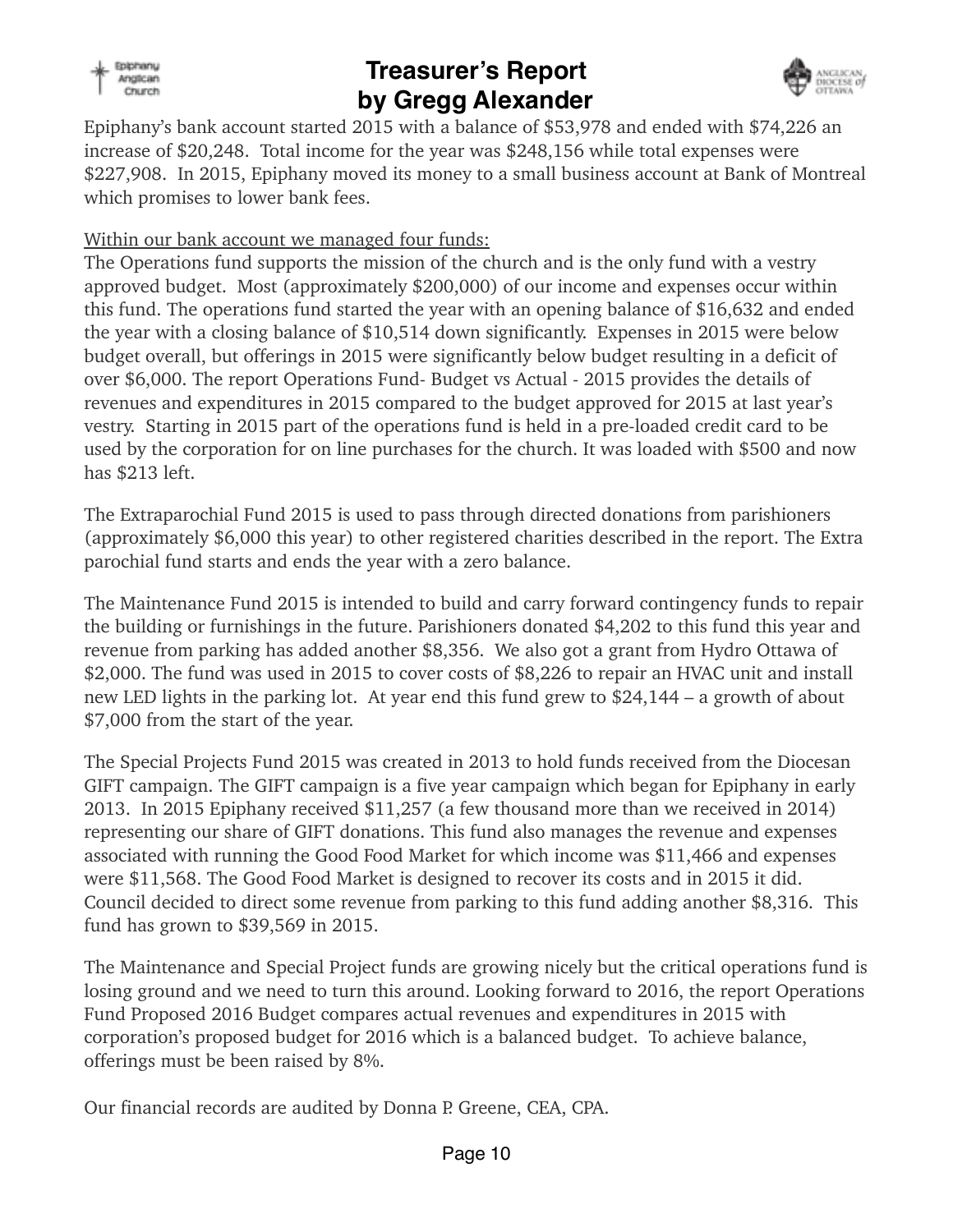

### **Financial Statement 2015**



#### **Church of the Epiphany - Financial Statement Status as at December 31, 2015**

#### **Assets:**

#### **Bank Account**

| <b>Operations Fund</b>       | \$10,300.78                                |
|------------------------------|--------------------------------------------|
| Extra parochial Fund         | \$0                                        |
| <b>Maintenance Fund</b>      | \$24,144.32                                |
| <b>Special Projects Fund</b> | \$39,568.53                                |
|                              |                                            |
| <b>Bank Account Balance</b>  | \$74,013.63 BMO Bank account               |
| <b>Master Card Balance</b>   | <b>BMO Prepaid Credit Card</b><br>\$212.80 |
| <b>Rectory Trust Fund</b>    | \$172, 094.15 Book value investment        |
| <b>McElroy Trust Fund</b>    | Book value investment<br>\$12,363.38       |
| <b>Church and Contents</b>   | \$1,019,000.00 Land building and contents  |
| <b>Total Assets:</b>         | \$1,277,683.96                             |

#### **Liabilities:**

| Mortgage                  | NIL |
|---------------------------|-----|
| <b>Total Liabilities:</b> | NIL |

 **Gregg Alexander Treasurer**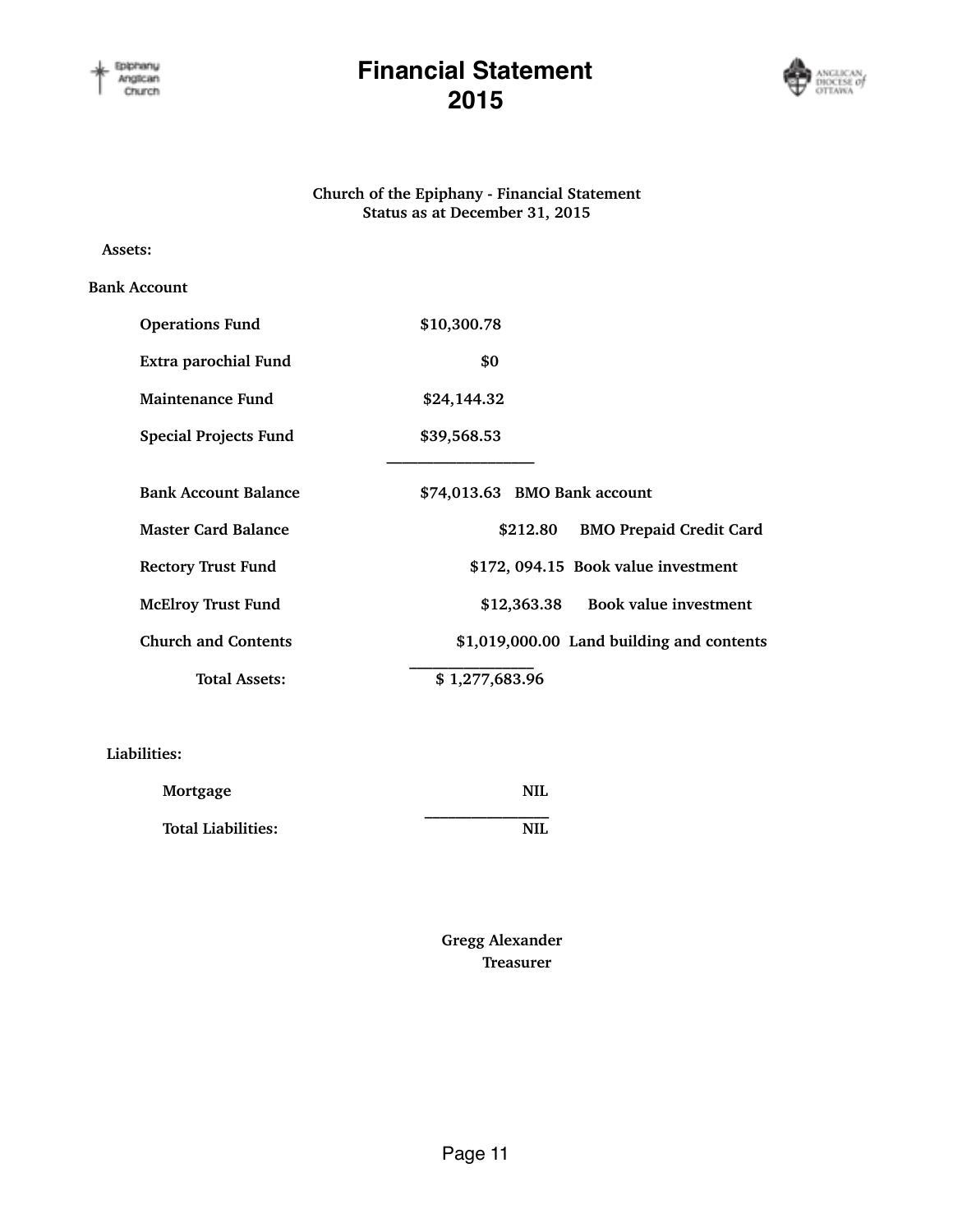### **Operations 2015**



### Operations Fund Budget vs actual - 2015

01/01/2015 through 31/12/2015 Using Budget 2015 - Rev 1

| Category                                | 01/01/2015<br>Actual | Budget     | 31/12/2015<br>Difference |
|-----------------------------------------|----------------------|------------|--------------------------|
|                                         |                      |            |                          |
| <b>INCOME</b>                           | 195,841.86           | 205,013.80 | $-9,171.94$              |
| 10.Offerings                            | 164,055.00           | 170,300.16 | $-6,245,16$              |
| 11. General (envelopes)                 | 75,939.21            | 80,150.04  | $-4,210.83$              |
| 11. Preauthorized Remittance (AYR)      | 76,321.96            | 80,150.04  | $-3,828.08$              |
| 12. Open Offerings (Non Receipted)      | 2,999.03             | 5,000.04   | $-2,001.01$              |
| 13.Special (Easter, Christmas, Harvest) | 3,007.00             | 5,000.04   | $-1,993.04$              |
| 14.Sunday School                        | 0.00                 | 0.00       | 0.00                     |
| 15.Directed Donations                   | 5,787.80             | 0.00       | 5,787.80                 |
| 20 Revenue                              | 20,757.79            | 20,997.68  | $-239.89$                |
| 24. McElroy Trust Fund dividends        | 0.00                 | 374.60     | $-374.60$                |
| 25. Church Hall Rental Income           | 11, 134, 75          | 11,000.04  | 134.71                   |
| 26. Rectory Trust Fund dividends        | 5,123.04             | 5,123.04   | 0.00                     |
| 27. Parking Revenue for OPS             | 4,500.00             | 4,500.00   | 0.00                     |
| 30.Programmes                           | 5,903.23             | 7,754.00   | $-1,850.77$              |
| 34. Fundraising                         | 4,073.45             | 5,000.00   | $-926.55$                |
| -03 Fall Dinner-                        | 846.00               | 1,500.00   | $-654.00$                |
| -16 Yard Sale and Bake Sale             | 2,427.45             | 1,500.00   | 927.45                   |
| -20 Virtual Dinner                      | 800.00               | 2,000.00   | $-1,200.00$              |
| 35. Christian Ed Sales Income           | 325.50               | 204.00     | 121.50                   |
| 37.Fellowship(Men's,Women's,Pancake)    | 1,504.28             | 2,550.00   | $-1,045.72$              |
| 40.Other Inc.                           | 5,125.84             | 5,961.96   | $-836.12$                |
| 42. Donations for Flowers               | 1,184.00             | 1,800.00   | $-616.00$                |
| 43. Calendar Sales Income               | 275.00               | 399.96     | $-124.96$                |
| 44 HST Rebate                           | 3,506.84             | 3,507.00   | $-0.16$                  |
| 45.Bank Interest                        | 0.00                 | 0.00       | 0.00                     |
| 47. Donations towards Envelopes         | 160.00               | 255.00     | $-95.00$                 |
| <b>EXPENSES</b>                         | 201,960.60           | 203,742.88 | 1,782.28                 |
| 10.Diocesan Apportionment               | 38,502.00            | 38,502.00  | 0.00                     |
| 12 Fair Share                           | 33,834.96            | 33,834.96  | 0.00                     |
|                                         |                      | 4,667.04   | 0.00                     |
| 13. Insurance                           | 4,667.04             |            | 696.96                   |
| 20 Priestly Services                    | 92,616.00            | 93,312.96  |                          |
| 23. Housing Allowance                   | 22.542.00            | 22.542.00  | 0.00                     |
| 25.Replacement Priest Expense           | 323.04               | 1,020.00   | 696.96                   |
| 26.ECOPS (equalized salary)             | 69,750.96            | 69,750.96  | 0.00                     |
| 30.Building                             | 21,043.03            | 20,499.96  | $-543.07$                |
| 32. Heating                             | 4,461.39             | 4,299.96   | $-161.43$                |
| 33.Cleaning                             | 2,471.00             | 2,400.00   | $-71.00$                 |
| 34.Maintenance                          | 4,774.64             | 3,999.96   | $-774.68$                |
| 35.Snow Removal                         | 3,519.42             | 3,500.00   | $-19.42$                 |
| 36.Hydro                                | 4,075.56             | 4,200.00   | 124.44                   |
| 37.Water                                | 1,097.52             | 1,400.04   | 302.52                   |
| 38.Alarm System                         | 643.50               | 700.00     | 56.50                    |
| 50. Program Expenses                    | 2,166.66             | 3,899.96   | 1,733.30                 |
| 51.Church School                        | 419.02               | 550.00     | 130.98                   |
| 52 Adult Ed Materials                   | 340.37               | 150.00     | $-190.37$                |
| 53. Youth Group                         | 74.38                | 300.00     | 225.62                   |
| 54. Fellowship (Coffee, receptions)     | 789.99               | 999.96     | 209.97                   |
| 56.Men's Group (Breakfast, Pancake)     | 202.90               | 500.00     | 297.10                   |
| 57. Fundraising                         | 0.00                 | 1,000.00   | 1,000.00                 |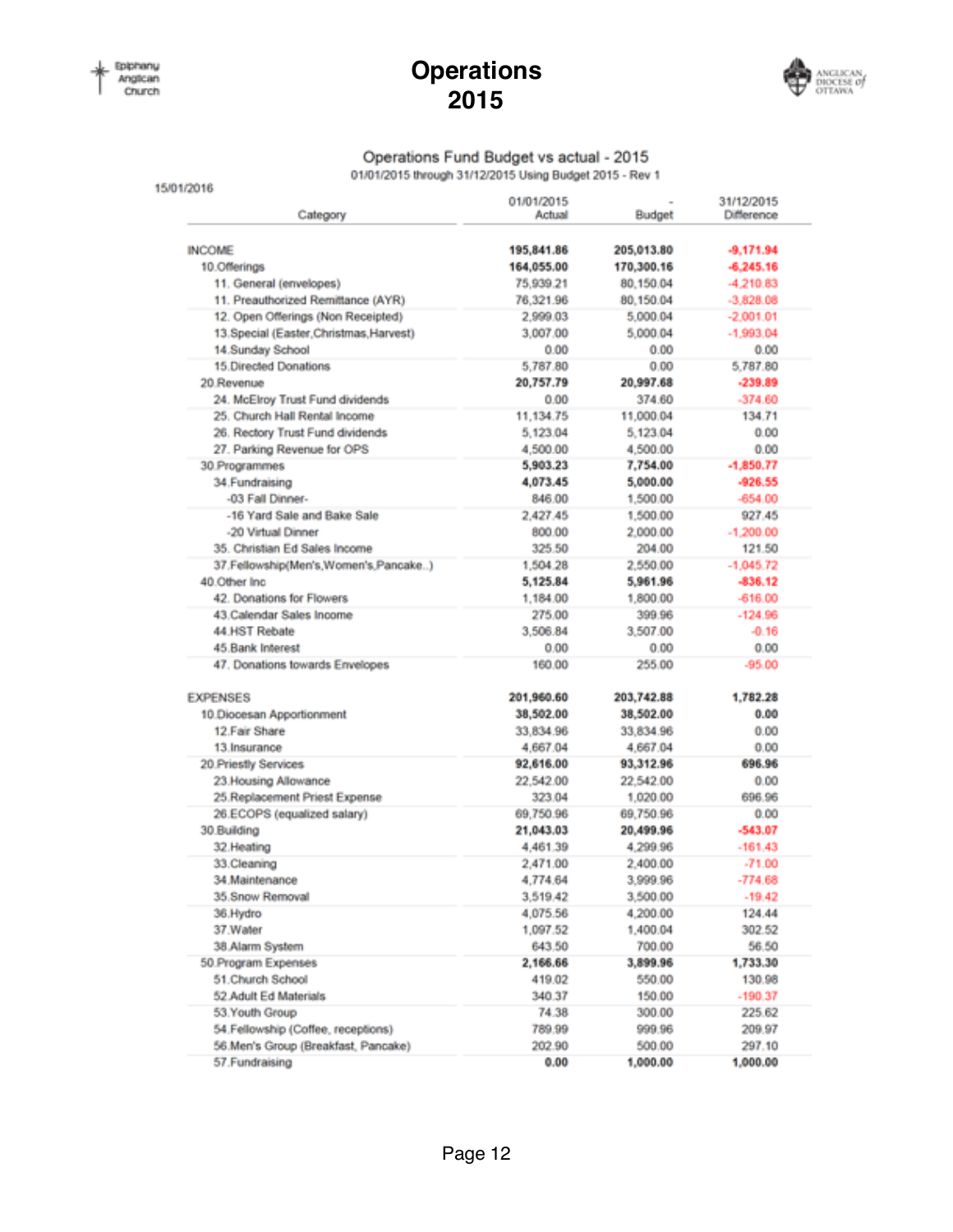/01/2016

### **Operations 2015**



### Operations Fund Budget vs actual - 2015

01/01/2015 through 31/12/2015 Using Budget 2015 - Rev 1

| Category                              | 01/01/2015<br>Actual | Budget    | 31/12/2015<br>Difference |
|---------------------------------------|----------------------|-----------|--------------------------|
| -11 Tea and Bake Sale                 | 0.00                 | 0.00      | 0.00                     |
| -20 Spaghetti dinner                  | 0.00                 | 0.00      | 0.00                     |
| -99. Undetermined Fundraising Expense | 0.00                 | 1,000.00  | 1,000.00                 |
| Other 57. Fundraising                 | 0.00                 | 0.00      | 0.00                     |
| 59. Courses & Conferences             | 340.00               | 400.00    | 60.00                    |
| 60. Parish Mission                    | 4,818.00             | 5,300.00  | 482.00                   |
| 64 Parish Outreach                    | 4.700.00             | 4,500.00  | $-200.00$                |
| 65 Library maintenance                | 105.00               | 300.00    | 195.00                   |
| 66. Priest's Discretionary Fund       | 13.00                | 500.00    | 487.00                   |
| 70.Office Expenses                    | 6,696.70             | 5,610.00  | $-1,086.70$              |
| 71. Telephone including Cell          | 2,953.26             | 2,040.00  | $-913.26$                |
| 72. Photocopier rental and usage      | 2,311.38             | 2,244.00  | $-67.38$                 |
| 73. Internet and web site fees        | 782.97               | 765.00    | $-17.97$                 |
| 74. Supplies for office and church    | 420.80               | 306.00    | $-114.80$                |
| 75. Postage                           | 228.29               | 153.00    | $-75.29$                 |
| 77.Computer Maintenance               | 0.00                 | 102.00    | 102.00                   |
| 80.Administration of Church           | 9,383.54             | 9,346.96  | $-36.58$                 |
| 81.Secretary salary                   | 8,601.96             | 8,601.96  | 0.00                     |
| 82.Bank Charges                       | 511.85               | 510.00    | $-1.85$                  |
| 83. Purchase Offering Envelopes       | 269.73               | 235.00    | $-34.73$                 |
| 90.Other Expenses                     | 786.38               | 1,183.04  | 396.66                   |
| 91. Purchase Calendars to sell        | 253.50               | 233.00    | $-20.50$                 |
| 93 Fees                               | 150.00               | 150.00    | 0.00                     |
| 96.Miscellaneous                      | 61.88                | 500.04    | 438.16                   |
| 99.Synod Fees & Expenses              | 321.00               | 300.00    | $-21.00$                 |
| A0.Worship Expenses                   | 25,948.29            | 26,088.00 | 139.71                   |
| A1 Altar Guild                        | 1,005.31             | 600.00    | $-405.31$                |
| A2.Servers allowance                  | 0.00                 | 50.00     | 50.00                    |
| A3. Purchase Flowers                  | 1,236.32             | 1,800.00  | 563.68                   |
| A7. Organist salary                   | 22,350.98            | 21,912.96 | -438.02                  |
| A8.Replacement Organist costs         | 250.00               | 525.00    | 275.00                   |
| A9. Choir music and licensing fees    | 906.29               | 1,000.00  | 93.71                    |
| AA. Other Worship Expenses            | 154.95               | 200.04    | 45.09                    |
| Other A0. Worship Expenses            | 44.44                | 0.00      | $-44.44$                 |
| <b>Net Difference:</b>                | $-6.118.74$          | 1,270.92  | $-7,389.66$              |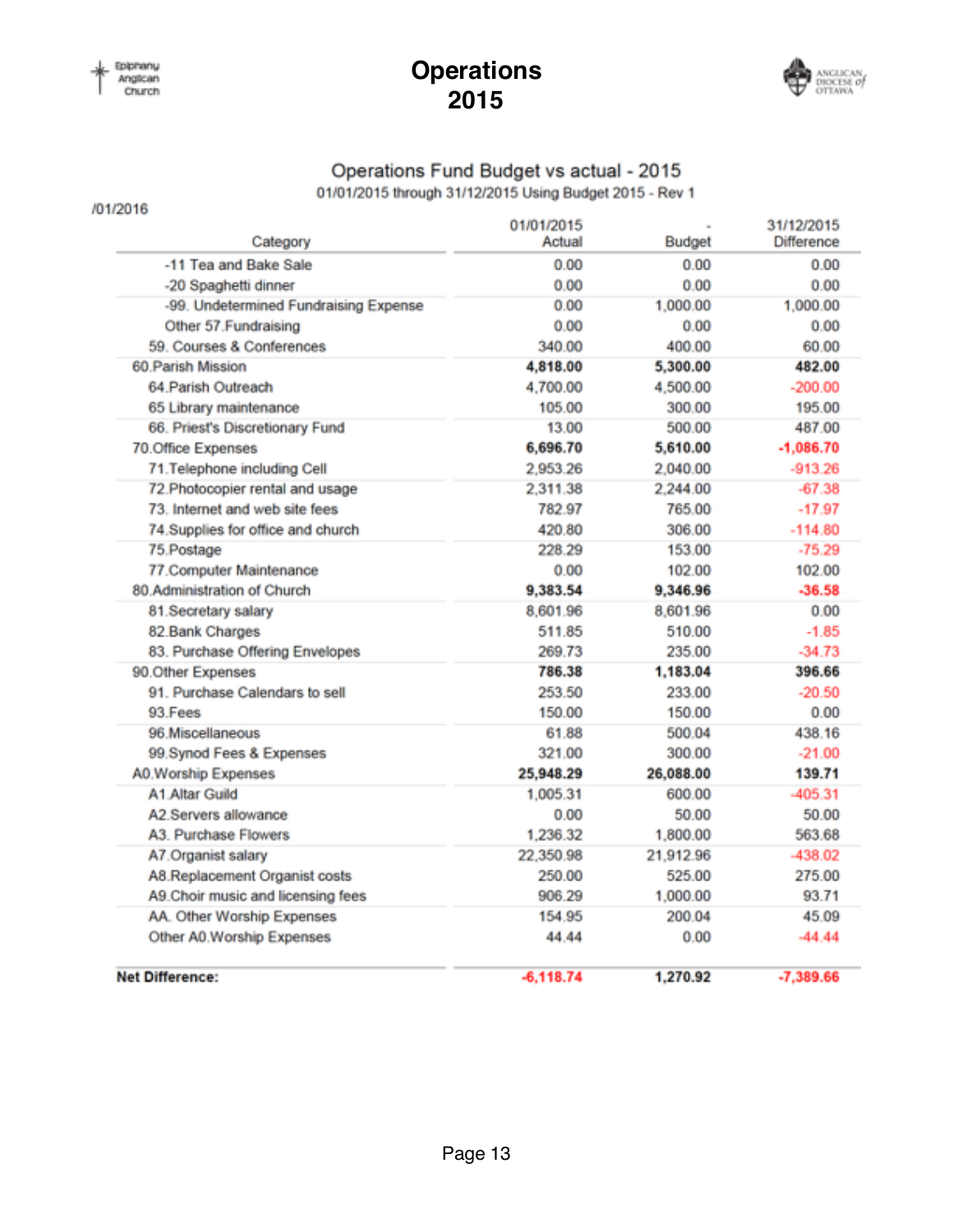

# Extraparochial Fund - 2015

01/01/2015 through 31/12/2015

| Category                          | 01/01/2015-<br>31/12/2015 |
|-----------------------------------|---------------------------|
|                                   |                           |
| <b>INFLOWS</b>                    |                           |
| E1Extraparochial                  |                           |
| E02 PWRDF                         | 4,991.61                  |
| <b>E04 Community Ministries</b>   | 90.00                     |
| E09 Food Cupboard                 | 447.55                    |
| E19 Interchurch Refuge Group      | 624.13                    |
| <b>TOTAL E1Extraparochial</b>     | 6,153.29                  |
| <b>TOTAL INFLOWS</b>              | 6,153.29                  |
| <b>OUTFLOWS</b>                   |                           |
| E1 Extraparochial                 |                           |
| E02 Pay PWRDF                     | 4,991.61                  |
| E04 Pay Community Ministries      | 90.00                     |
| E09 Pay Food Cupboard             | 447.55                    |
| E19 Pay Interchurch Refugee Group | 624.13                    |
| <b>TOTAL E1 Extraparochial</b>    | 6,153.29                  |
| <b>TOTAL OUTFLOWS</b>             | 6,153.29                  |
| <b>OVERALL TOTAL</b>              | 0.00                      |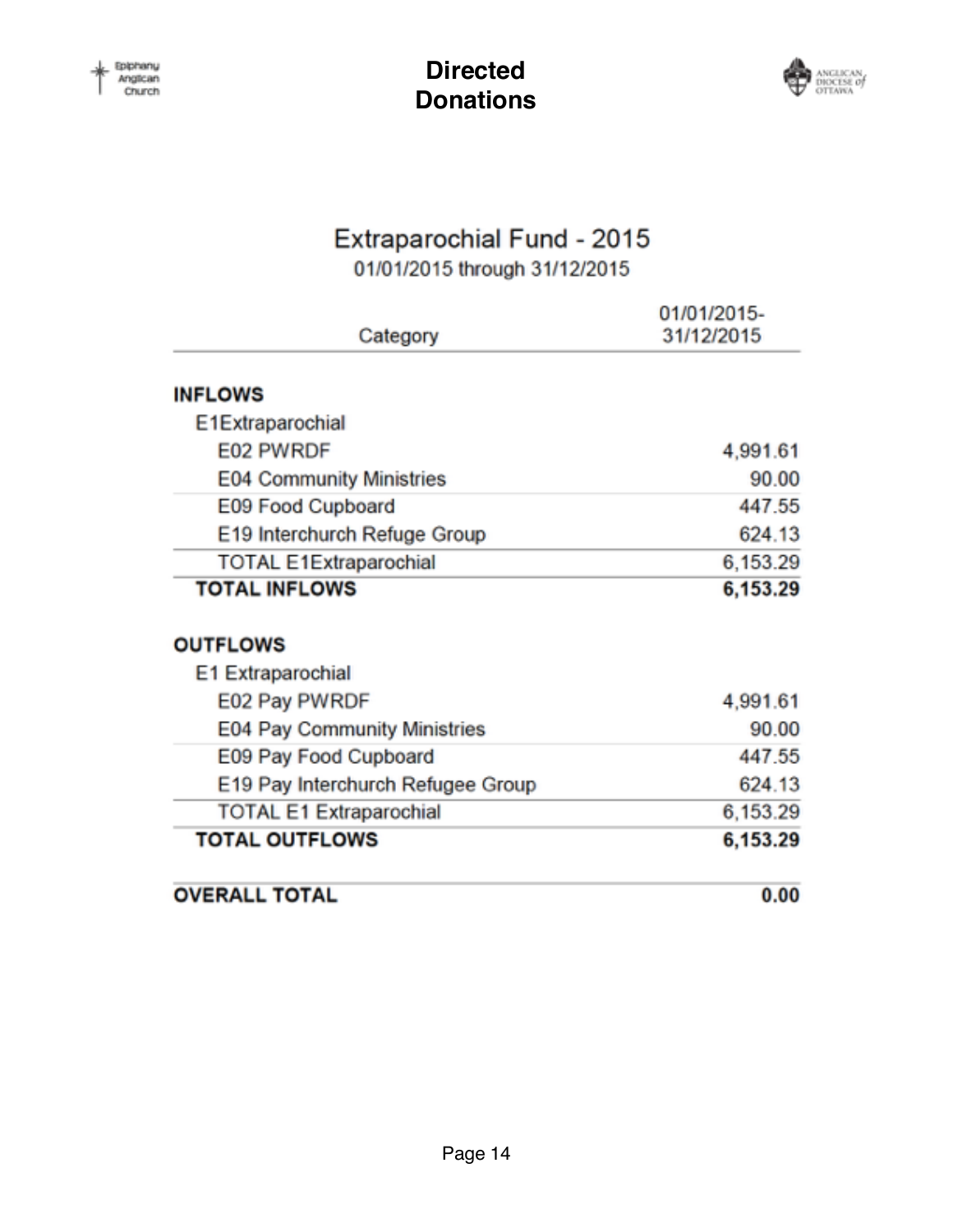

# Maintenance Fund - 2015

01/01/2015 through 31/12/2015

|                               | 01/01/2015- |
|-------------------------------|-------------|
| Category                      | 31/12/2015  |
| <b>INFLOWS</b>                |             |
| <b>Endowment Remaining</b>    | 4,500.00    |
| Maintenance Fund Open Balance | 11,721.84   |
| Maintenance Fund Other Income | 2,005.00    |
| Parishioners Donations to MF  | 4,201.50    |
| Parking Revenue for MF        | 8,356.00    |
| Piano Repair Fund             | 560.00      |
| Piano Repair Fund Opening     | 1,025.70    |
| <b>TOTAL INFLOWS</b>          | 32,370.04   |
| <b>OUTFLOWS</b>               |             |
| Maintenance fund expense      | 7,869.77    |
| Piano Repair Expense          | 355.95      |
| <b>TOTAL OUTFLOWS</b>         | 8,225.72    |
| <b>OVERALL TOTAL</b>          | 24,144.32   |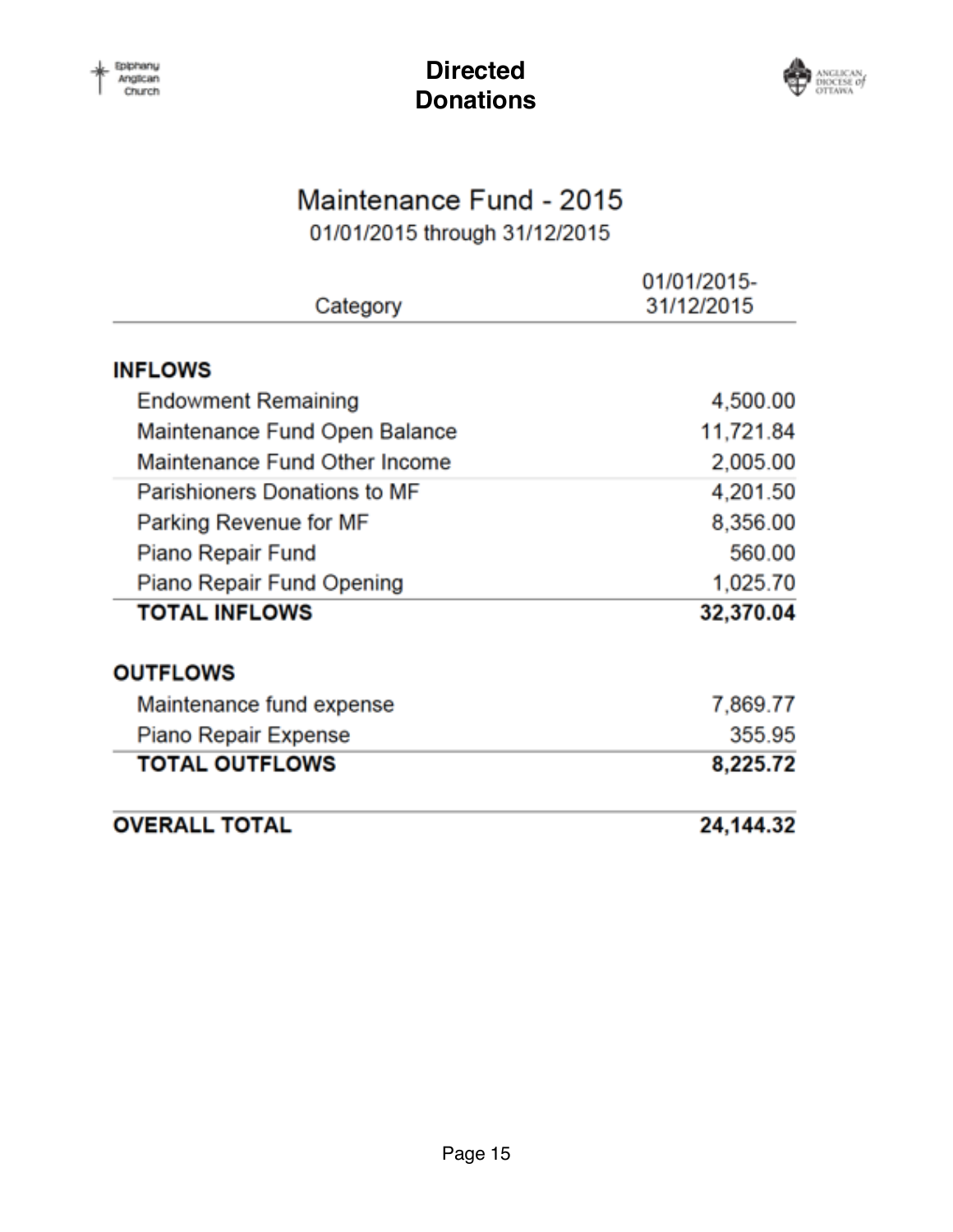

# Special Projects Fund - 2015

# 01/01/2015 through 31/12/2015

|                                       | 01/01/2015- |
|---------------------------------------|-------------|
| Category                              | 31/12/2015  |
| <b>INFLOWS</b>                        |             |
| <b>GIFT Campaign Income</b>           | 11,256.72   |
| Good food mart grant                  | 2,200.00    |
| Good Food Mart Sales                  | 9,265.64    |
| Parking Revenue for SPF               | 8,316.00    |
| Special Projects Fund Opening Balance | 20,098.13   |
| <b>TOTAL INFLOWS</b>                  | 51,136.49   |
| <b>OUTFLOWS</b>                       |             |
| <b>Food Mart Purchases</b>            | 8,367.96    |
| <b>Food Mart Salary</b>               | 3,200.00    |
| <b>TOTAL OUTFLOWS</b>                 | 11,567.96   |
| <b>OVERALL TOTAL</b>                  | 39,568.53   |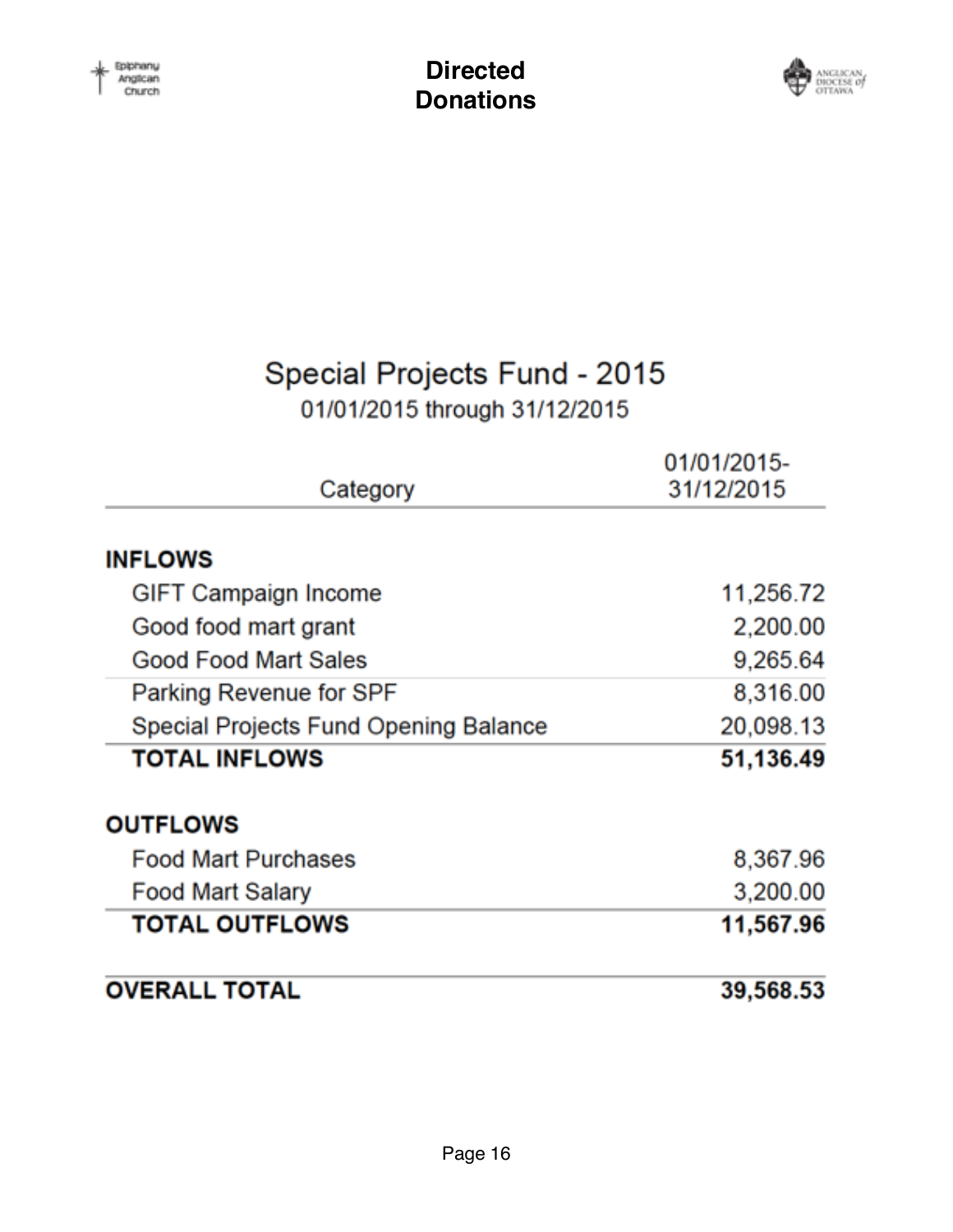

### **Proposed Budget 2016**



| <b>Operations Fund Proposed 2016 Budget</b>             |                    |                    |
|---------------------------------------------------------|--------------------|--------------------|
|                                                         | <b>Actual 2015</b> | <b>Budget 2016</b> |
| <b>INCOME</b>                                           |                    |                    |
| 10.Offerings                                            | 164,055            | 176,833            |
| 10. Offerings: 11. General (envelopes)                  | 75,939             | 84,000             |
| 10. Offerings: 11. Preauthorized Remittance (AYR)       | 76,322             | 85,300             |
| 10. Offerings: 12. Open Offerings (Non Receipted)       | 2,999              | 2,500              |
| 10. Offerings: 13. Special (Easter, Christmas, Harvest) | 3,007              | 4,963              |
| 10.Offerings:14.Sunday School                           | 0                  | 70                 |
| 10.Offerings:15.Directed Donations                      | 5,788              | $\theta$           |
| 20.Revenue                                              | 20,758             | 21,153             |
| 20. Revenue: 24. McElroy Trust Fund dividends           | 0                  | 375                |
| 20. Revenue: 25. Church Hall Rental Income              | 11,135             | 11,000             |
| 20. Revenue: 26. Rectory Trust Fund dividends           | 5,123              | 5,278              |
| 20. Revenue: 27. Parking Revenue for OPS                | 4,500              | 4,500              |
| 30. Programmes                                          | 5,625              | 5,400              |
| 30. Programmes: 34. Fundraising                         | 4,073              | 4,200              |
| 30. Programmes: 34. Fundraising: -03 Fall Dinner-       | 846                | 1,200              |
| 30. Programmes: 34. Fundraising: -16 Yard and Bake Sale | 2,427              | 500                |
| 30. Programmes: 34. Fundraising: - 20 Virtual Dinner    | 800                |                    |
| 30. Programmes: 34. Fundraising: - Craft and Yard Sale  |                    | 1,500              |
| 30. Programmes: 34. Fundraising: - Talent Night         |                    | 1,000              |
| 30. Programmes: 35. Christian Ed Sales Income           | 326                | 200                |
| 30. Programmes: 37. Fellowship(Men's, Women's, Pancake) | 1,226              | 1,000              |
| 40.Other Inc                                            | 5,126              | 4,892              |
| 40. Other Inc: 42. Donations for Flowers                | 1,184              | 1,300              |
| 40. Other Inc: 43. Calendar Sales Income                | 275                | 250                |
| 40. Other Inc: 44. HST Rebate                           | 3,507              | 2,872              |
| 40. Other Inc: 45. Bank Interest                        | $\boldsymbol{0}$   | 200                |
| 40. Other Inc: 47. Donations towards Envelopes          | 160                | 270                |
| <b>TOTAL INCOME</b>                                     | 195,563            | 208,278            |
|                                                         |                    |                    |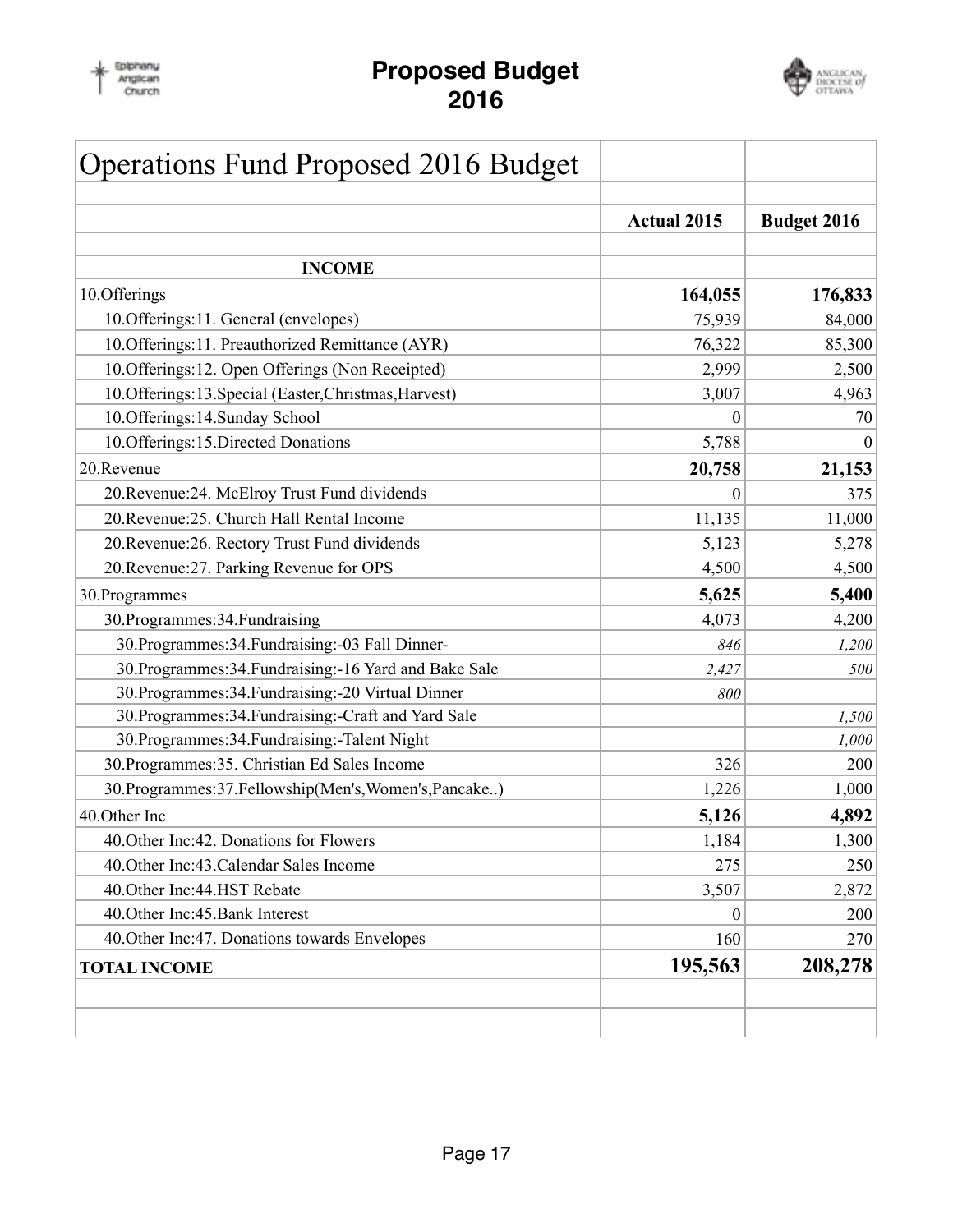### **Proposed Budget 2016**

Epiphany<br>Anglican<br>Church



| <b>EXPENSES</b>                                               | <b>Actual 2015</b> | <b>Budget 2016</b> |
|---------------------------------------------------------------|--------------------|--------------------|
| 10. Diocesan Apportionment                                    | 38,502             | 38,611             |
| 10. Diocesan Apportionment: 12. Fair Share                    | 33,835             | 33,944             |
| 10. Diocesan Apportionment: 13. Insurance                     | 4,667              | 4,667              |
| 20. Priestly Services                                         | 92,616             | 96,278             |
| 20. Priestly Services: 23. Housing Allowance                  | 22,542             | 22,610             |
| 20. Priestly Services: 25. Replacement Priest Expense         | 323                | 1,000              |
| 20. Priestly Services: 26. ECOPS (equalized salary)           | 69,751             | 72,668             |
| 30.Building                                                   | 21,043             | 21,277             |
| 30.Building:32.Heating                                        | 4,461              | 4,500              |
| 30.Building:33.Cleaning                                       | 2,471              | 2,520              |
| 30.Building:34.Maintenance/Property                           | 4,775              | 5,000              |
| 30.Building:35.Snow Removal                                   | 3,519              | 3,700              |
| 30.Building:36.Hydro                                          | 4,076              | 4,100              |
| 30.Building:37.Water                                          | 1,098              | 1,100              |
| 30.Building:38.Alarm System                                   | 644                | 357                |
| 50. Program Expenses                                          | 1,883              | 3,300              |
| 50. Program Expenses: 51. Church School                       | 419                | 500                |
| 50. Program Expenses: 52. Adult Ed Materials                  | 340                | 300                |
| 50. Program Expenses: 53. Youth Group                         | 74                 | 300                |
| 50. Program Expenses: 54. Fellowship (Coffee, receptions)     | 507                | 500                |
| 50. Program Expenses: 56. Men's Group (Pancake)               | 203                | 250                |
| 50. Program Expenses: 57. Fundraising (unspecified)           | $\boldsymbol{0}$   | 750                |
| 50. Program Expenses: 58. Almanac                             |                    | 300                |
| 50. Program Expenses: 59. Courses & Conferences               | 340                | 400                |
| 60. Parish Mission                                            | 4,818              | 5,950              |
| 60. Parish Mission: 64. Parish Outreach                       | 4,700              | 5,000              |
| 60. Parish Mission: 65 Library maintenance                    | 105                | 100                |
| 60. Parish Mission: 66. Priest's Discretionary Fund           | 13                 | 850                |
| 70. Office Expenses                                           | 6,697              | 5,750              |
| 70. Office Expenses: 71. Telephone including Cell             | 2,953              | 1,800              |
| 70. Office Expenses: 72. Photocopier rental and usage         | 2,311              | 2,100              |
| 70. Office Expenses: 73. Internet and web site fees           | 783                | 900                |
| 70. Office Expenses: 74. Supplies for office and church       | 421                | 600                |
| 70. Office Expenses: 75. Postage                              | 228                | 250                |
| 70. Office Expenses: 77. Computer Maintenance                 | $\boldsymbol{0}$   | 100                |
| 80. Administration of Church                                  | 9,384              | 9,144              |
| 80. Administration of Church: 81. Secretary salary            | 8,602              | 8,774              |
| 80. Administration of Church: 82. Bank Charges                | 512                | 100                |
| 80. Administration of Church: 83. Purchase Offering Envelopes | 270                | 270                |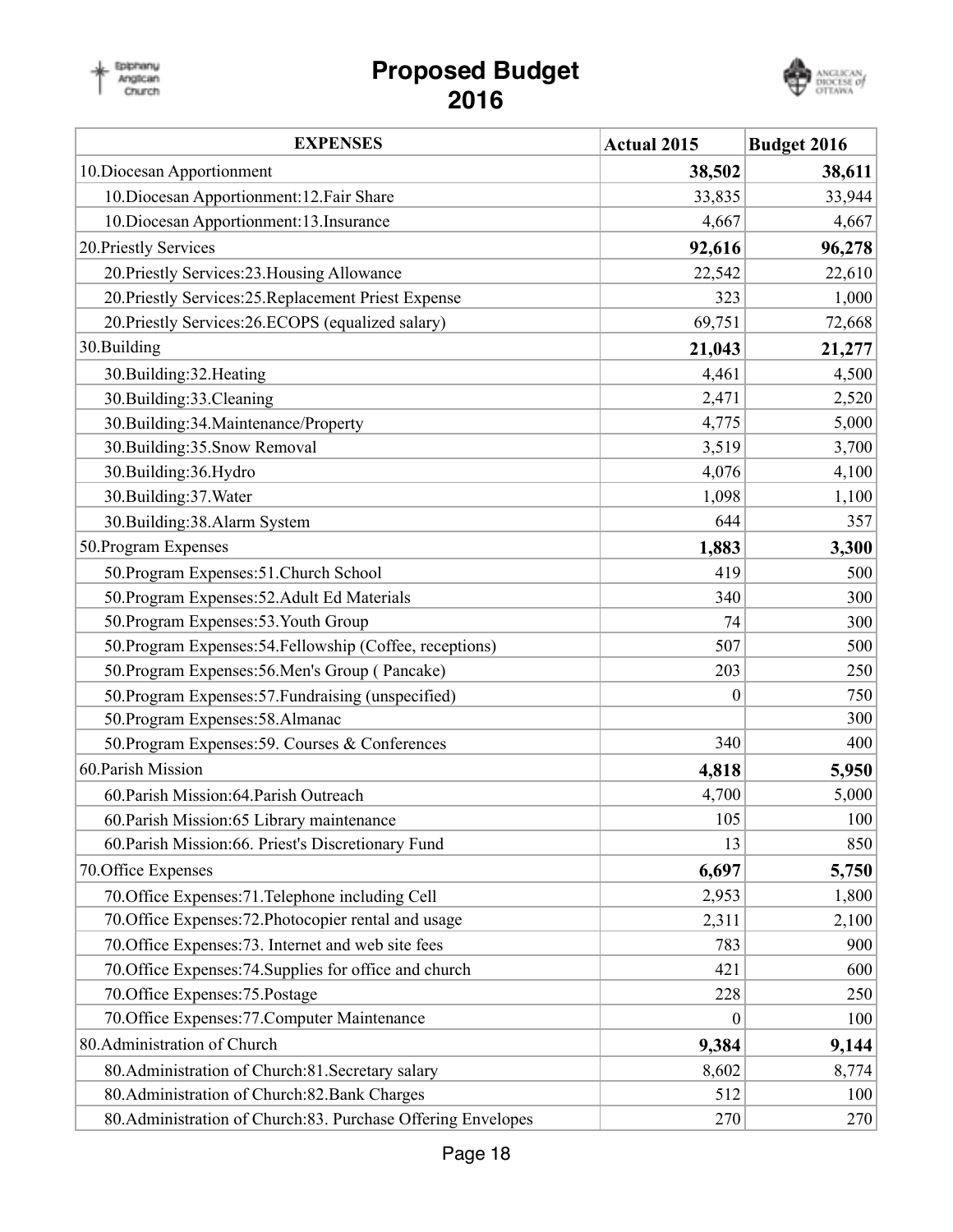### **Proposed Budget 2016**



| <b>EXPENSES CONTINUED</b>                                | <b>Actual 2015</b> | <b>Budget 2016</b> |
|----------------------------------------------------------|--------------------|--------------------|
| 90. Other Expenses                                       | 791                | 800                |
| 90. Other Expenses: 91. Purchase Calendars to sell       | 254                | 250                |
| 90. Other Expenses: 93. Fee for audit                    | 150                | 150                |
| 90. Other Expenses: 96. Miscellaneous                    | 67                 | 100                |
| 90. Other Expenses: 99. Synod Fees & Expenses            | 321                | 300                |
| A0. Worship Expenses                                     | 25,948             | 27,168             |
| A0. Worship Expenses: A1. Altar Guild                    | 1,005              | 1,545              |
| A0. Worship Expenses: A2. Servers allowance              | $\theta$           | $\theta$           |
| A0. Worship Expenses: A3. Purchase Flowers               | 1,236              | 1,300              |
| A0. Worship Expenses: A7. Organist salary                | 22,351             | 22,798             |
| A0. Worship Expenses: A8. Replacement Organist costs     | 250                | 525                |
| A0. Worship Expenses: A9. Choir music and licensing fees | 906                | 1,000              |
| A0. Worship Expenses: AA. Other Worship Expenses         | 199                | $\Omega$           |
| <b>TOTAL EXPENSES</b>                                    | 201,682            | 208,278            |
| <b>INCOME MINUS EXPENSES</b>                             | $-6,119$           | 0                  |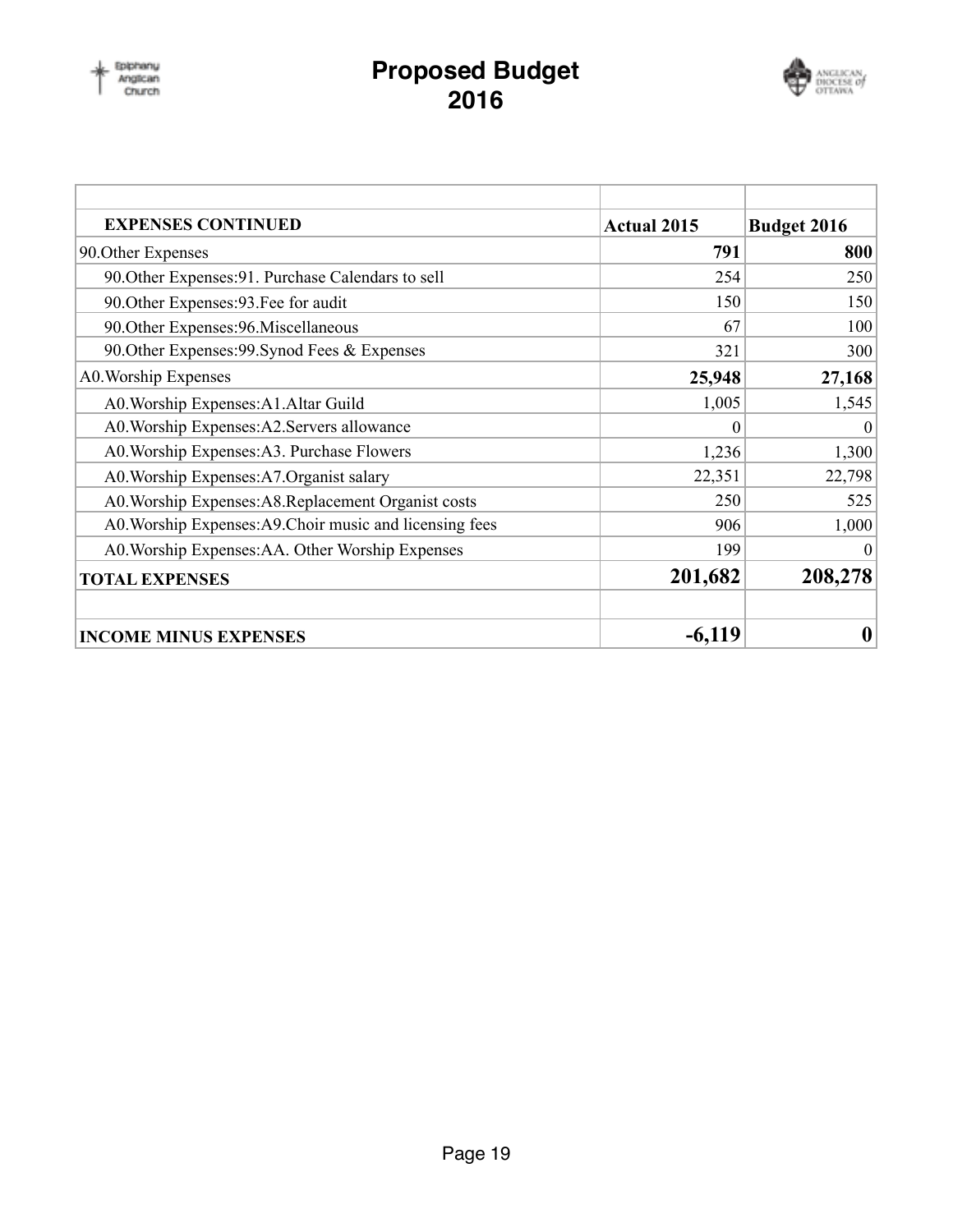



Early in 2015, it was becoming difficult to ensure we always had three servers for the 10:30 Sunday service due to volunteers dropping off the schedule and not being replaced. In consultation with Father Geoff, we devised a solution that resulted in having just the crucifer (fully robed) sit beside Father Geoff during the service and to assist with communion, and have the candlebearers (unrobed and in street clothes) drawn from the parish at large who would join the procession in and out, but go to their own seats during the service. This respected the need for Epiphany to maintain a formal cross bearer while also recognizing the importance of our Anglican traditions; as a secondary benefit, it also eased the scheduling. Some additional volunteers for crucifer were also sought and trained.

Maundy Thursday is always a moving and important day in our Christian calendar as we strip the altar and remove all wall hangings, etc, as the service is underway. This year we simplified the service by removing the wall hangings and some other items prior to the service and during the service only needed to strip the altar and cover the wooden cross. This added a more sombre note to the service, right from the time when parishioners took their seats.

We also introduced a prayer vigil, in the worship space, by having parishioners pray or read the bible from the end of the Maundy Thursday service to the beginning of the Good Friday service.

In May 2015 the commission released its Truth and Reconciliation Report. As a means of recognizing the many, many Aboriginal women who over the years have gone missing, without explanation, the Bishop called upon churches to ring their bells for 5 minutes each noon hour. Epiphany joined this calling, and rang our bell each noon for 22 days commencing 31 May and ending Sunday, 21 June.

It has been rewarding and an honour to continue to serve Epiphany.

Faithfully in Christ, Gerry Green

### **Lay Administrators for 2016**

\*Alice Alexander, Stephanie Boyd, \*Felicity Burton, Dorothy Degn, Rose Dennis, Dan Elmose, \*Laurie Elmose, Gerry Green, Wendy Green, Cindy Hurst Boyd, \*Kelly Jessop, Roxanne Latulippe, Srilekha Mukherjee, Sharon Seguin, Laurence Sianchuk, Penny Woods, Judith Young and Ron Zimmer.

Note \* these persons are members of our Pastoral Care Teams and administer Communion to those who wish to receive during their Home or Hospital visits.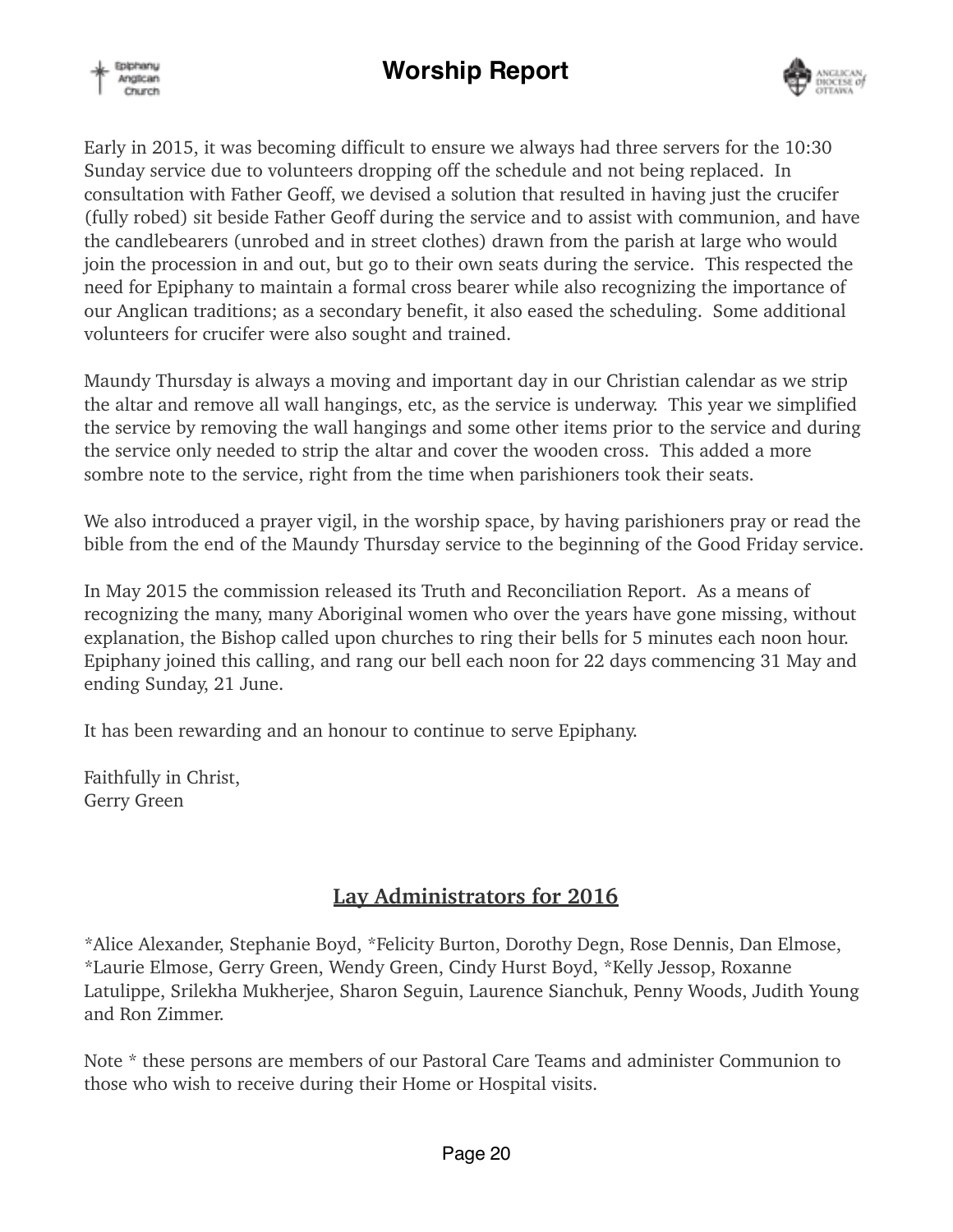



### **Church of the Epiphany – Outreach Committee – Vestry Report, February 2016**

During 2015, the Outreach Committee responded to several crises or problems which we decided were within the scope of our mandate. Although there were many humanitarian and spiritual crises which were worthy of our attention, here is the list of situations on which we decided to focus our attention:

- Significant budget cuts at Cornerstone.
- The residential schools report.
- The Syrian refugee crisis.

The Outreach Committee had a budget of \$4500. This money was distributed as follows:

- \$1000 to Cornerstone for residents retreat.
- \$2000 for Anglican Church support of humanitarian assistance for Syrian refugee crisis.
- \$500 for Cornerstone women's shelter general fund.
- \$1000 for Anglican suicide prevention ministry for First Nations youth.

Our Kiva microfinancing account currently has \$191.23 in outstanding loans and \$73.57 available credit. Following consultations with the Outreach Committee, we will make an effort to lend the available money.

The Outreach Committee's budget for 2016 is \$5000. We will aim to distribute these funds approximately equally among the following initiatives:

- Local anti-poverty projects either supported or run by church groups.
- National church ministries with a continued emphasis on First Nations issues.
- International relief or development projects.
- A contingency fund which we can use to respond to special requests or problems which may arise over the course of the year.

Respectfully submitted,

Don Leek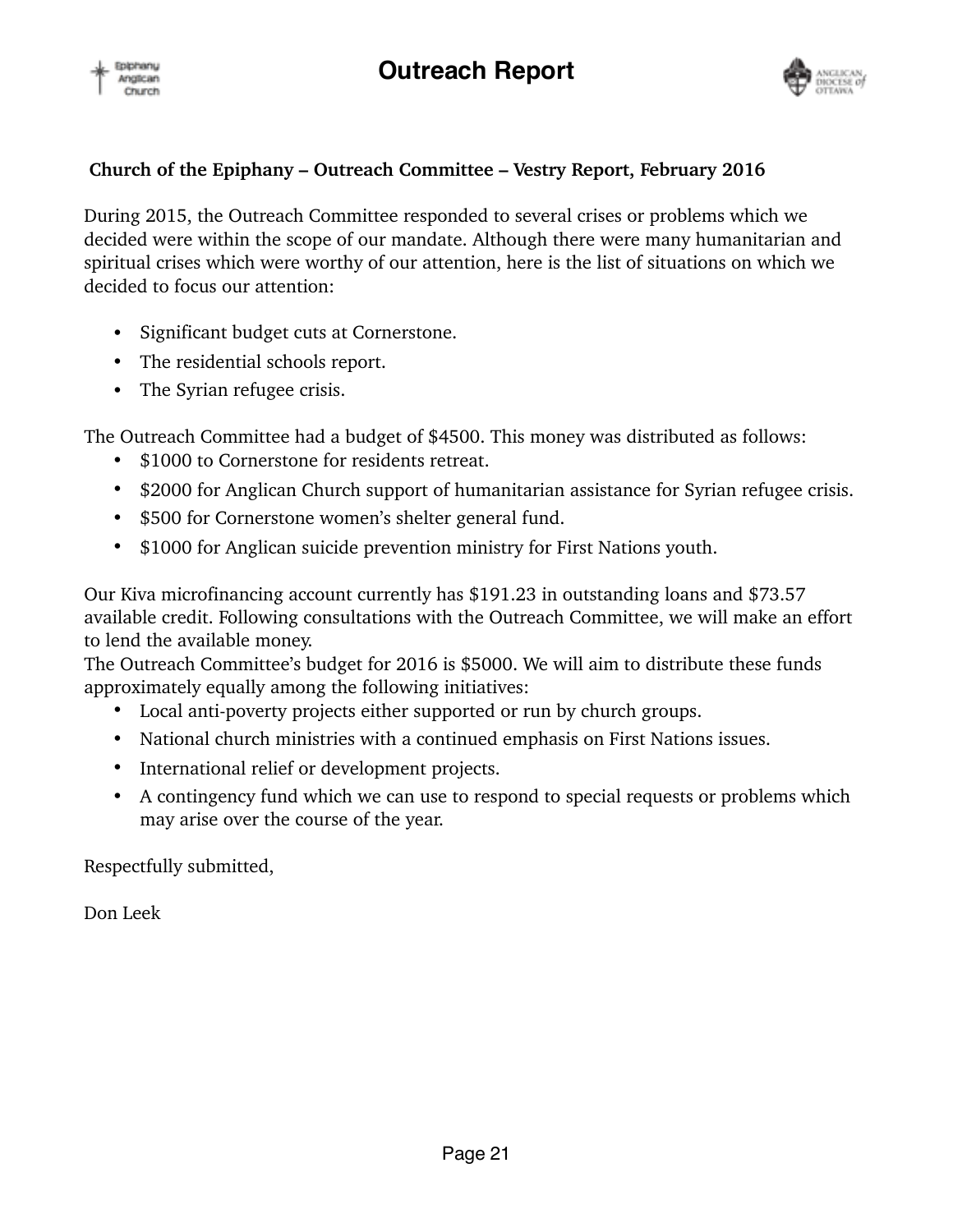



Epiphany's second year of being involved in the Good Food Market initiative has seen our community market grow into a dynamic gathering place for both our neighbours and volunteers alike. A visitor to our volunteer-run market on a Saturday morning will be greeted with the warm, Epiphany style hospitality. In addition to the opportunity to purchase healthy fruit and vegetables at non-profit prices, shoppers also can enjoy complimentary muffins, coffee, wonderful live music, face painting, as well as extremely affordable books at our book and magazine exchange table.

The Good Food Market at Epiphany is part of a greater, city wide initiative of the Poverty and Hunger Working Group through the Coalition of Community Heath and Resource Centres. The project addresses barriers to food access at the neighbourhood level through selling high quality produce in the community at affordable prices.

We held 16 markets at Epiphany throughout 2015. Several theme markets included a Citrus festival featuring mock mojitos, fresh lemonade and lemon baked desserts. Our Halloween market offered pumpkin decorating, pumpkin lattes and costumes galore. The final market of the year was special for everyone - carolling by the choir, a Christmas Cafe, treats from Santa, holiday face painting, and Christmas crafts for the children.

Christine and I are very grateful for the abundance of time and talent that has been so generously given by the many volunteers who work to make the markets possible. The market also continues to be sustainable through the support of the parish in purchasing left over produce following our Sunday morning worship - many thanks!

Although statistics do not reflect the rich conversations, laughter, and hospitality that take place at the market, the numbers for 2015 do offer a glimpse into the positive impact that the market has had in our parish and for our local community.

| Total volunteer hours for 2015                         |                 | 915  |           |
|--------------------------------------------------------|-----------------|------|-----------|
| Total number attending markets                         |                 | 1300 |           |
| Cost of produce                                        |                 |      | \$7548.48 |
| Revenue (includes sales from book table and donations) |                 |      | \$8594.86 |
| Market expenses                                        |                 |      | \$4248.85 |
| Grant: Community Foundation of Ottawa                  |                 |      | \$2880.77 |
| <b>GIFT</b>                                            |                 |      | \$321.70  |
| Respectfully submitted,                                |                 |      |           |
| Kelly Jessop                                           | Christine Caron |      |           |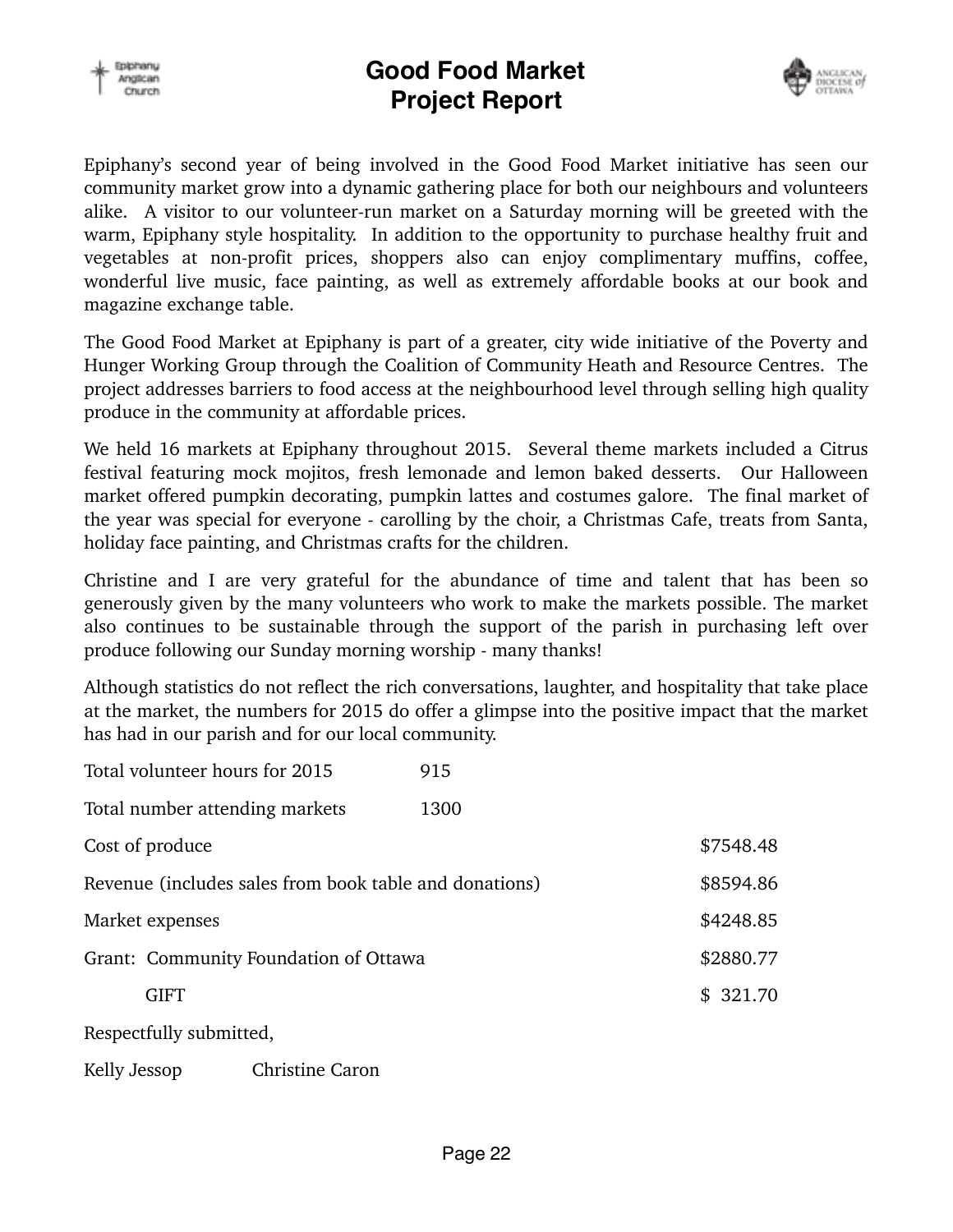



#### **PASTORAL CARE IS…**

reaching out, in the name of Christ, to welcome, serve and care for members of our church community in times of need and crisis.

Epiphany's Pastoral Care Team consists of Fr. Geoff and trained and supervised parishioners, some of whom visit at the Ottawa Hospital, as well as those who visit shut-ins.

### Hospital Sector

Our team visits Anglican patients in hospital every 2nd Friday.

On April 7, 2015, Tom Ritchie attended the workshop "Supporting Families Living with Dementia" given by Linda Le Duc, a nurse in the Alzheimer's field.

May-June 2015: Dorothy Degn, John Brainerd, Alice Alexander and Tom Ritchie all attended the mandatory (for all Hospital volunteers) - "Wheelchair Operation and Safety" sessions by Felicitator Serge Falardeau.

October, 2015: Advanced Pastoral Care Course: Dorothy Degn, Alice Alexander and Tom Ritchie all attended the "Hospital Visiting"; Supporting Families of Children With Special Needs", "Listening in Different Tongues" and "Trauma and Search for Soothing" workshops.

October 27, 2015: Tom Ritchie attended CPR training at the General Campus.

November 3, 2015: Dorothy Degn, Alice Alexander and Tom Ritchie all attended the workshop "Pastoral Care in the Contest of Mental Health" given by Dr. Wendy Berghuls-Hummel.

If you are interested and can spare a couple of hours twice a month to visit Anglican patients at the General Hospital or are available for home visits to shut-ins, please contact Fr. Geoff or any member of the committee.

Respectfully submitted Dorothy Degn, Team Leader, Pastoral Hospital Team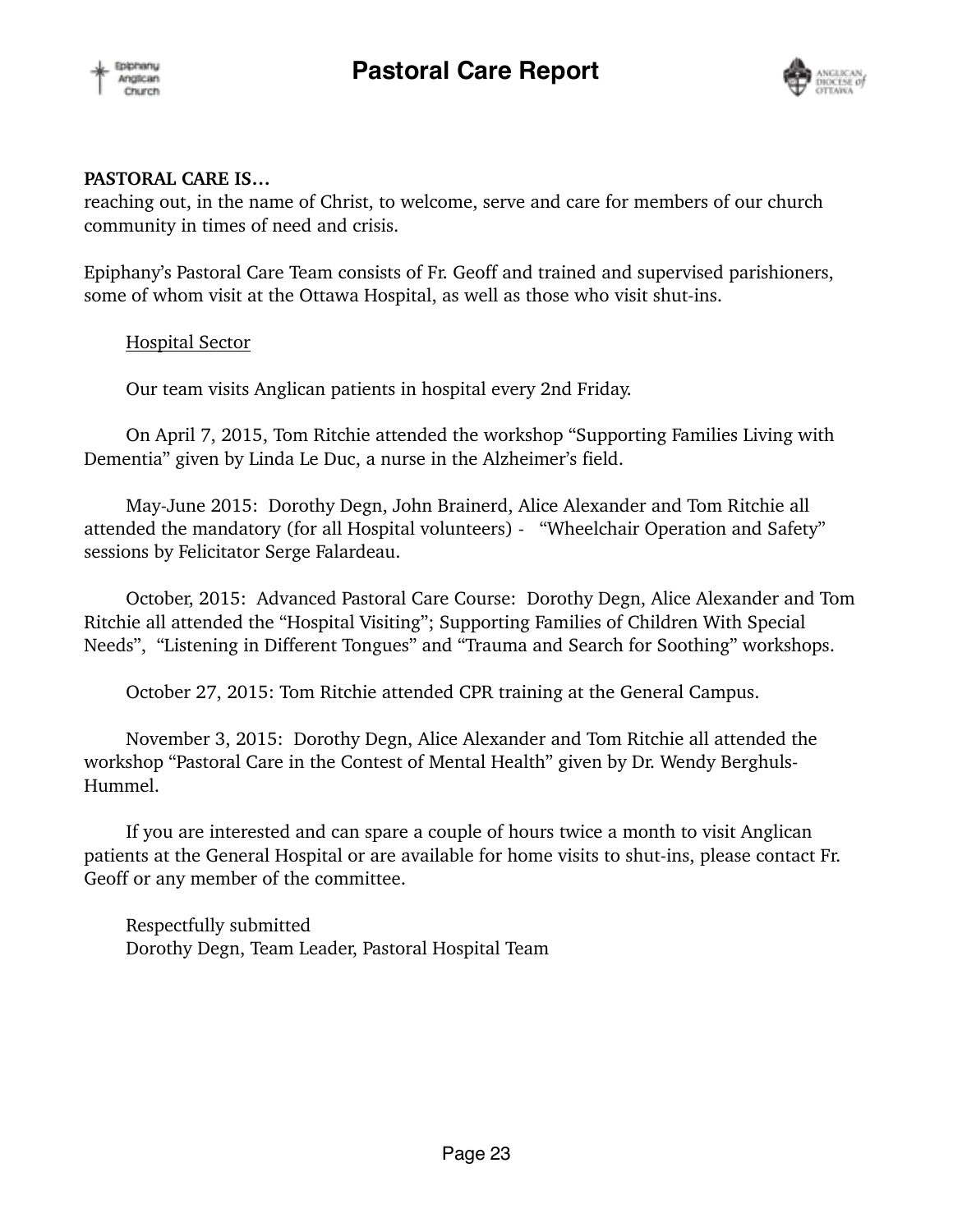



### The Home Care Team

The Home Care Team and Fr. Geoff meet regularly. So please tell a member of the team if you know of any Epiphany community member who has not been at church. They may be in need of a visit, Holy Communion or just a phone call to say hello. You may give the information to any of the Pastoral Care Home Team.

Each month Fr. Geoff, members of our Pastoral Care Team and some of our parishioners celebrate Holy Communion with residents of Laurier Manor. Again at our Sunday morning Hack Service, the Pastoral Care Team and other parishioners greatly enjoyed making Christmas cards for residents of Laurier Manor.

Remember, we need your help to be able to help our community.

Wendy Green Dan and Laurie Elmose

Respectfully submitted, Wendy Green, Home Care Team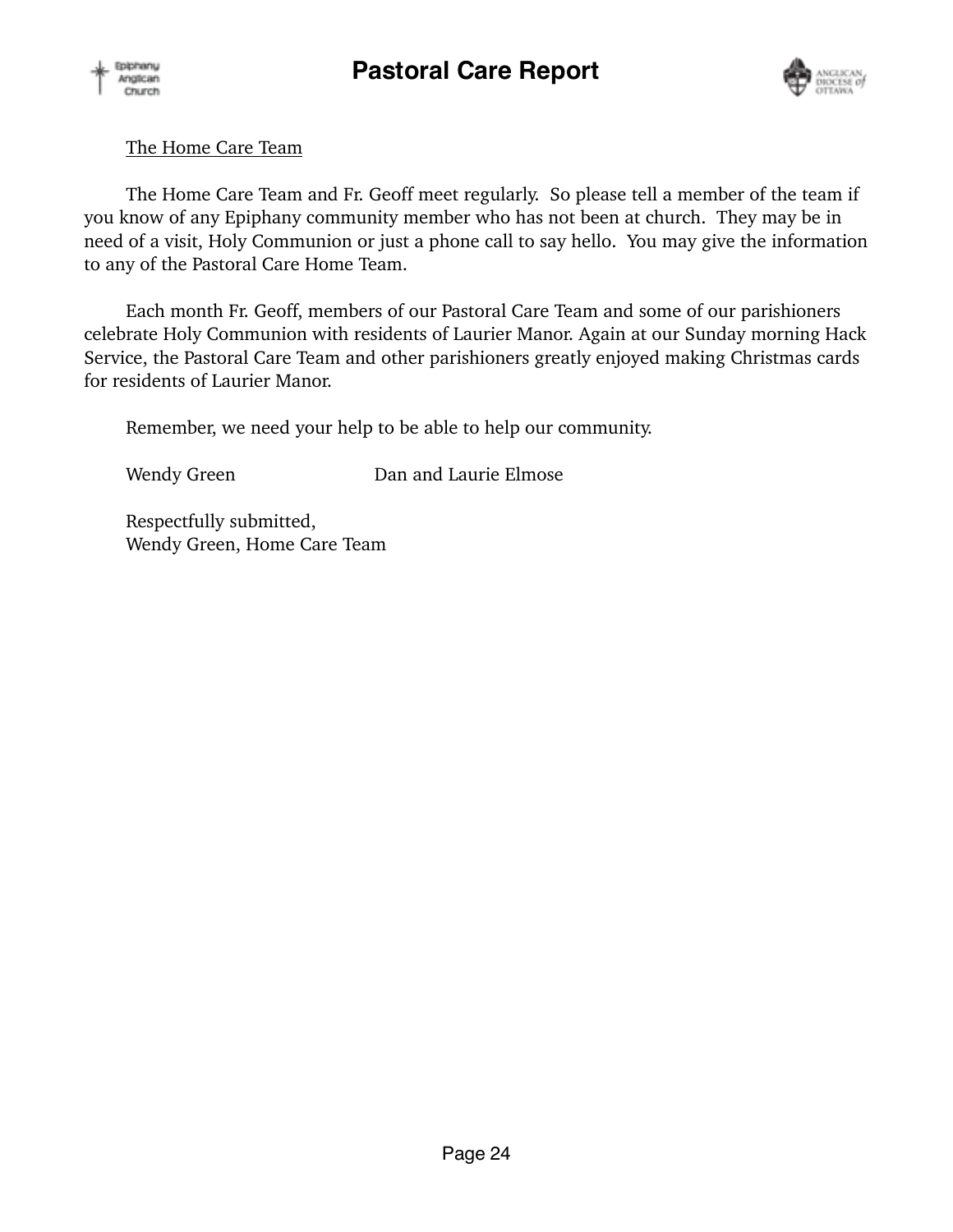



Stewardship, fundamentally, is taking care of God's creation. In the context of the Church of the Epiphany, stewardship is managed through advice to Parish Council on the best use of parish assets and resources, whether property or money.

In 2015 we continued reaping benefit from the Growing in Faith Together (GIFT) campaign with funds going into the Special Projects Fund. This fund was set up to take advantage of not only the proceeds from GIFT but also from the serendipitous revenue resulting from renting parking spaces to CSEC employees. Half the monthly amount is allocated to the Special Projects Fund and half to the Maintenance fund, in order to build up a reserve against major building expenses.The Special Projects fund enables worthy initiatives, such startup costs for the Good Food Markets, to be funded.

In response to last year's deficit operations budget, a campaign to raise the number of All Year Round participants and the amounts contributed via AYR and envelope collections took place in the Fall. This effort is being tracked through a 'thermometer' on the inner narthex doors. Reaching the top will permit a balanced operations budget in 2016.

Beyond the dollars and cents that go into maintaining our level of services and outreach there are countless volunteer hours devoted to keeping the building and grounds at Epiphany neat, tidy and in good working order, providing fellowship, pastoral care and Christian education, and enhancing the celebration of the Eucharist. On the environmental side, our efforts on energy conservation, recycling and sustainable gardening continue. In 2015, new lower power, but brighter, lights for the parking lot are reducing our environmental footprint.

In 2016 we will continue to monitor the financial picture, focussing attention on our day to day parish needs. We will also engage in medium and long term planning.

### MEMBERSHIP

James Menard has been Committee Chair since the 2008 Vestry. Other members are Jim Byrne, Mike Dove and Steve Heiter. We welcome input from parishioners on stewardship matters and are always open to new members.

Respectfully submitted by James Menard, Chair, Stewardship Committee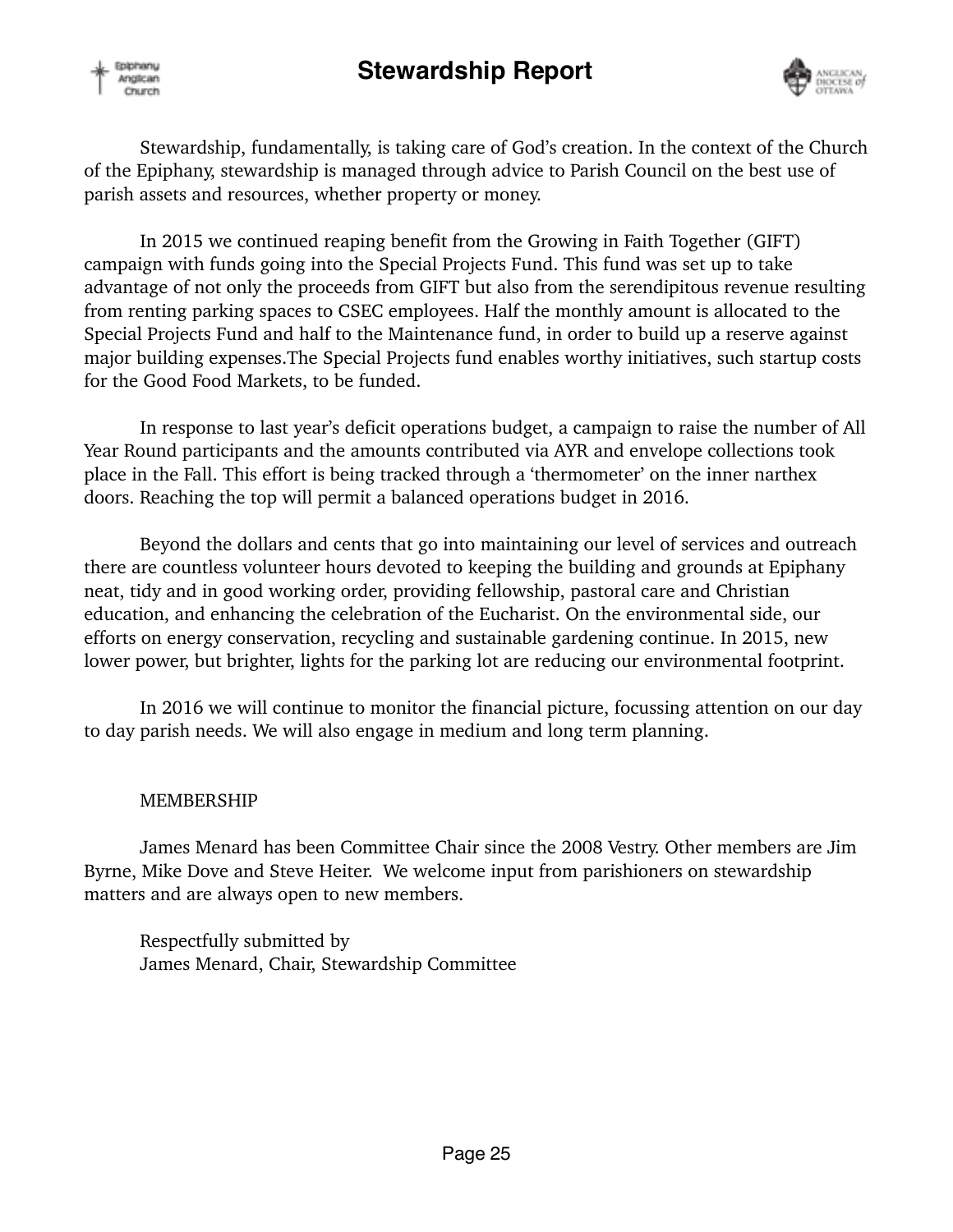



Ottawa Synod 2015: Highlights

Bishop's Charge to Synod

Saying that this Diocese is blessed with significant ministries, able ministers and priests, abundant volunteers and committed parishes, Bishop John Chapman opened the 134th session of Synod. He recalled Jesus' words to the invalid-"Pick up your mat and walk"-and challenged the Diocese of Ottawa to answer the call to new life, alert and on its feet. Do not sit and wait for a purposeful and prayerful whole to emerge in the Diocese before making changes and doing new things, said Bishop Chapman. Focus now, right away, on the little pieces, those small holy moments that make the Diocese buzz with relevance, hope and energy.

At the Synod Eucharist, Bishop John asked Dean Shane Parker to install the Rev. Rhondda MacKay to the Canon of St. Andrew, the Rev. Jim Roberts to the Canon of St. George, and Ms. Monica Patten to become a Lay Canon of the Diocese. Stephanie Boyd and Kim Chadsey were thanked by Bishop John in their new roles as Communications Officer and Lay Secretary, respectively.

Interfaith Greeting: Rabbi Emeritus Steven Garten greeted Synod. He asked us to consider gathering together despite differences in religious practice, to transform the actual into something holy that brings us together.

The Rev. Canon Dr. Isaac Kawuki Mukasa: Guest speaker Canon Mukasa, Africa Relations Coordinator, Global Relations, for the Anglican Church of Canada and Africa Relations Officer for the Episcopal Church, gave addresses on "Custodians of the Faith in Secular Society." He highlighted increasing levels of positive dialogue facilitated through prayerful communication between African and North American churches, despite theological differences.

Refugee Working Group: Don Smith, Chair, spoke of the current global refugee crisis. As a Sponsorship Agreement Holder, the Diocese is putting in place many new arrangements to respond to the crisis and to the interest of many to be involved. Sixteen of our parishes have now expressed interest in sponsoring refugees.

Companion Diocese of Jerusalem: Catherine Chapman and the Ven. John Bridges announced that the women's conference scheduled for November has been postponed due to current tensions in Israel. The thirty diocesan delegates are still looking forward to the event in the future.

Arnprior Deanery Panel: The Ven. Mary Ellen Berry and the Rev. Karen Coxon presented a history of the Deanery rising out of a rural, itinerant ministry, to the present day network of churches embracing a ministry of hospitality, music and tradition. Members spoke about a church that accepts all people, and is a place of prayer and peace.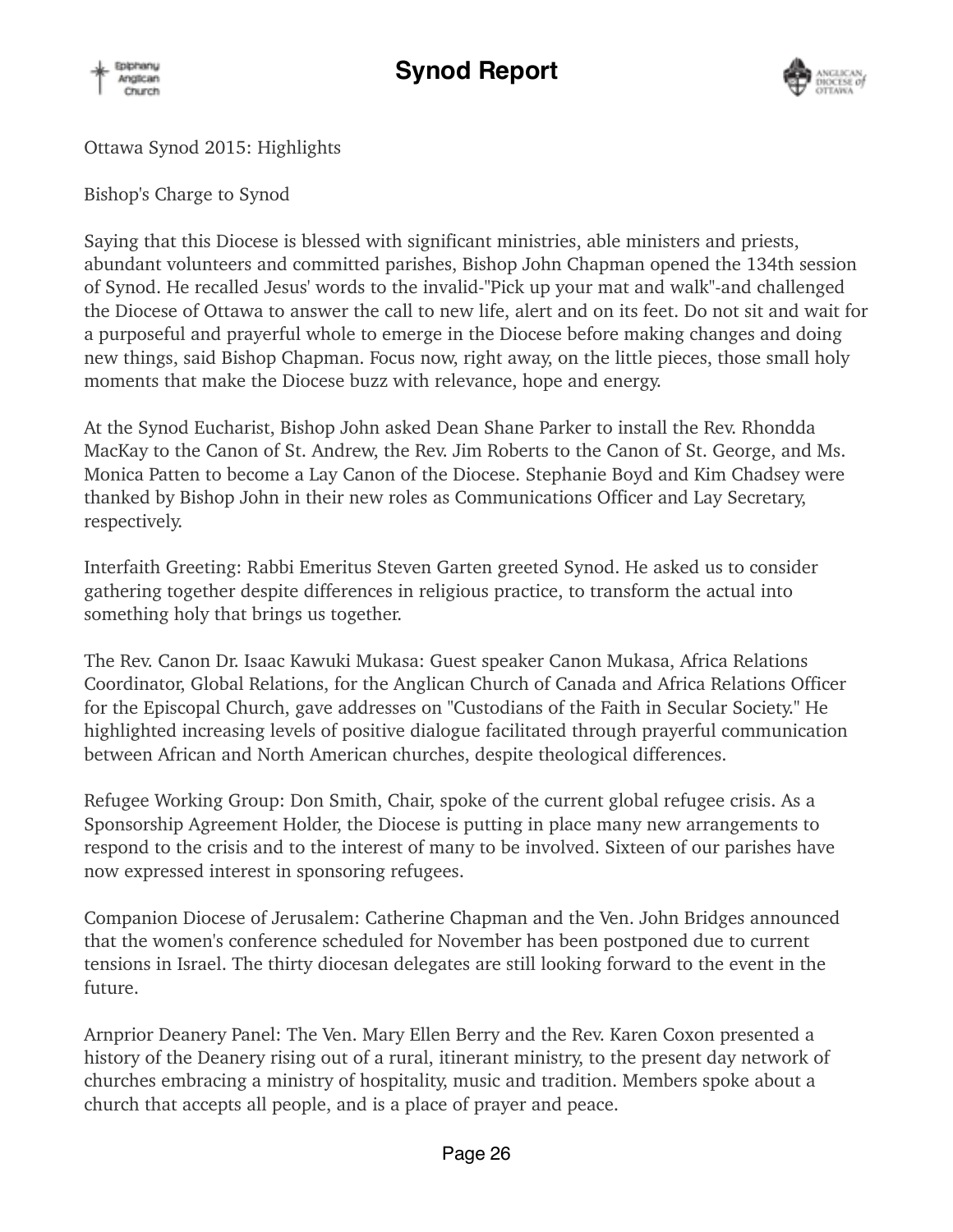





Property and Finance: Tony Maxwell, Chair of the Investment Subcommittee, spoke of the good performance this past year of the Consolidated Trust Fund, totalling \$31.8 million, and highlighted the need of our Diocese to consider more investments with a socially conscious focus (ethical, environmental, and social).

Parish Ministry Committee: Congregational Resource Day will be held on May 7 of next year and will feature the theme "Embracing Hospitality: Open Hearts, Open Doors." Youth and stewardship events are also planned, with strong support for both.

Diocesan Budget 2016: Peter Martin, Chair of the P&F Committee, spoke of seven ministry categories, and related expenses and revenues for each. The Parish Fair Share Task Force is working to simplify calculations and develop policies to deal with issues such as bequests, financial anomalies and parish amalgamations. The "Anchor Model" was implemented to provide smaller parishes with priestly services. With work on the priorities of the Embracing God's Future Roadmap still currently unfolding, Synod approved a one-year budget for 2016, after which the Diocese will revert back to a three-year budget.

Provincial Synod: Members from the seven dioceses that comprise the Eccesiastical Province of Ontario gathered at St. Paul's, Bloor St., in Toronto from October 14-16 under the theme "The Church in the Public Square." Archbishop Colin Johnson was re-elected Metropolitan of Ontario. Also elected were Laura Walton as Prolocutor, Garry Barker as Lay Secretary, the Rev. Canon Rob Towler as Clerical Secretary, and Jean Bédard as Chancellor. Funding was approved to produce videos to promote Anglican theological institutions in Ontario. Provincial Synod next meets in Ottawa in 2018.

Anglican Foundation of Canada: The Rev. Canon Dr. Judy Rois, Executive Director of the AFC, spoke about funding available to parishes for various proposals, including church renovations, accessibility issues, outreach projects and innovative ministry. Synod approved a motion to encourage parishes to enrol as members of the Foundation. The Diocese may submit three proposals each year, which are approved through Diocesan Council.

Future Financial Development: Synod voted to table for discussion until next Synod a proposal before it to approve the establishment of an annual appeal.

Reconciliation and Healing with Indigenous Peoples: Synod endorsed the Response of the Churches to the Truth and Reconciliation Commission of Canada and the ongoing work of General Synod, including the Primate's Commission on Discovery, Reconciliation and Justice. Synod also directed Council to further the work of reconciliation and healing in partnership with Indigenous peoples through building and maintaining of respectful relationships, diocesan education, and action.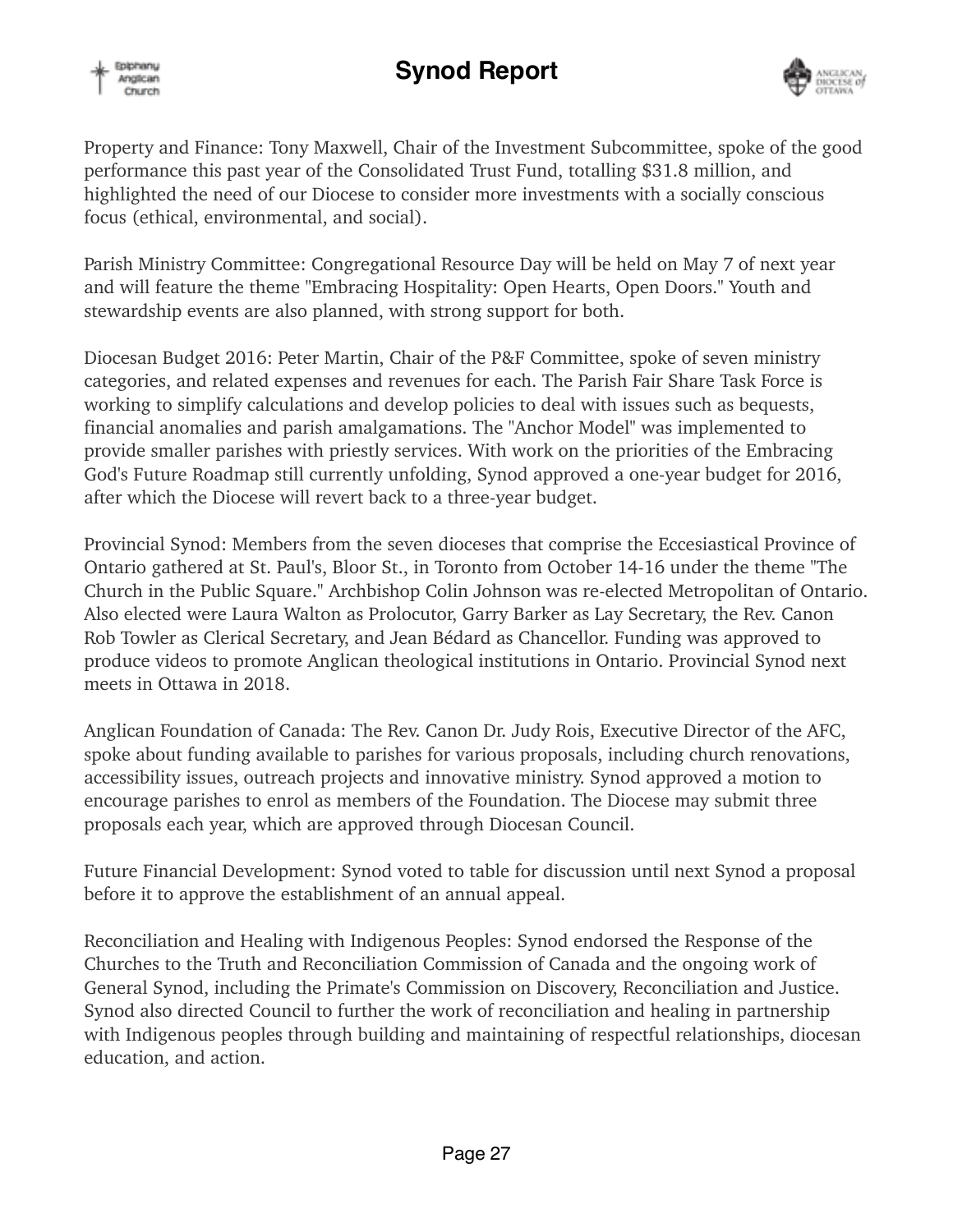





Community Ministry Committee: Sue Garvey, Chair of the Homelessness and Affordable Housing Task Force, reported on the work of this CMC task force, whose purpose is to make recommendations for achievable goals in the area of homelessness and affordable housing, as raised at Synod 2014 when it endorsed the 2013 Joint Assembly resolution on the subject.

Diocesan Council: Synod approved the following slate of nominees for Council: Tim Kehoe will serve a three-year term, and the Rev. Kerri Brennan, the Rev. Beth Bretzlaff and Arlene Armstrong will all begin second three-year terms.

Acclaimed Nominees: For Trinity College Corporation - The Rev. Canon David Clunie, the Rev. Canon Roger Young, David Jeanes and Jane Waterston. For the Advisory Panel on Termination of Clerical Appointments - The Rev. Canon Catherine Ascah, the Rev. Canon Pat Johnston and John McBride.

Divestment of Fossil Fuel Holdings: Synod approved the divestment of diocesan holdings in fossil fuel extraction companies, and approved a memorial to General Synod regarding its holdings in the same area.

Embracing God's Future: Synod approved an action plan related to Priority 1 (Buildings and the shape of parish ministry); an action plan concerning Priority 2 (Engagement with the world); and a charter for a Parish Ministry Institute connected to Priority 3 (Lifelong formation).

Government Relations: The Rev. Laurette Glasgow, Special Advisor for Government Relations, spoke of the Anglican Church's election guide Compassion, Justice, and Reason: An Anglican Approach to Election 2015. This non-partisan resource provided briefs on a variety of issues such as homelessness, child poverty, refugees, and reconciliation.

Cathedral Hill Development: David Morgan, Interim Chair of the Cathedral Hill Foundation, spoke of the new Great Hall of the Cathedral, Archives space, and future plans to refurbish the crypt space. The newly occupied condominium is located between Roper House and the Cathedral. The 12-14 storey commercial tower (Phase Two) to be built to the east of the Cathedral is still planned, pending sufficient pre-sales to begin construction in the spring of 2016.

Climate Change: Synod directed Diocesan Council to chart a course for complete decarbonisation of all the buildings of the Diocese that will involve measurable benchmarks and a defined set of actions.

Synod directed Diocesan Council to provide education on climate change and fossil fuel divestment at the personal, parish, and diocesan levels.

Refugee Work: Synod endorsed the Call the Prayer and Action on Syrian refugees issued by Archbishop Fred Hiltz, Primate of Canada.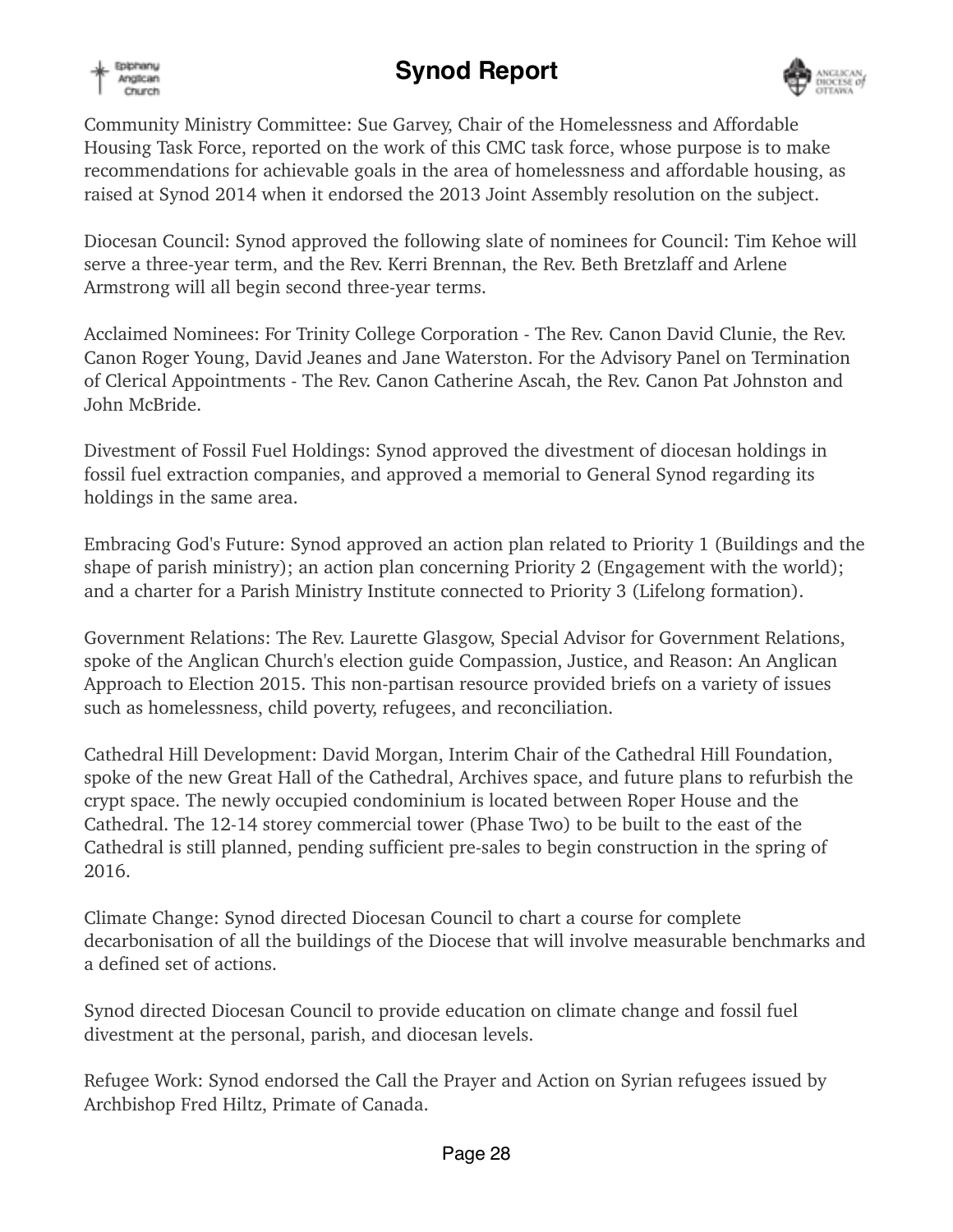

# **Synod Report**



Synod directed Diocesan Council to develop processes to allow community organisations and individuals to sponsor refugees privately, and to pursue funding to undertake operations.

General Synod Members Approved: Clergy - The Rev. Beth Bretzlaff, the Ven. David Selzer, the Rev. Monique Stone, the Rev. Mark Whittall, alternate: the Rev. John Wilker-Blakley. Laity - Kim Chadsey, Ron Chaplin, Audrey Laurence, John McBride, alternate: Stephen Giles.

By Meg Stewart

Download a copy of the Synod 2015 Highlights (.pdf)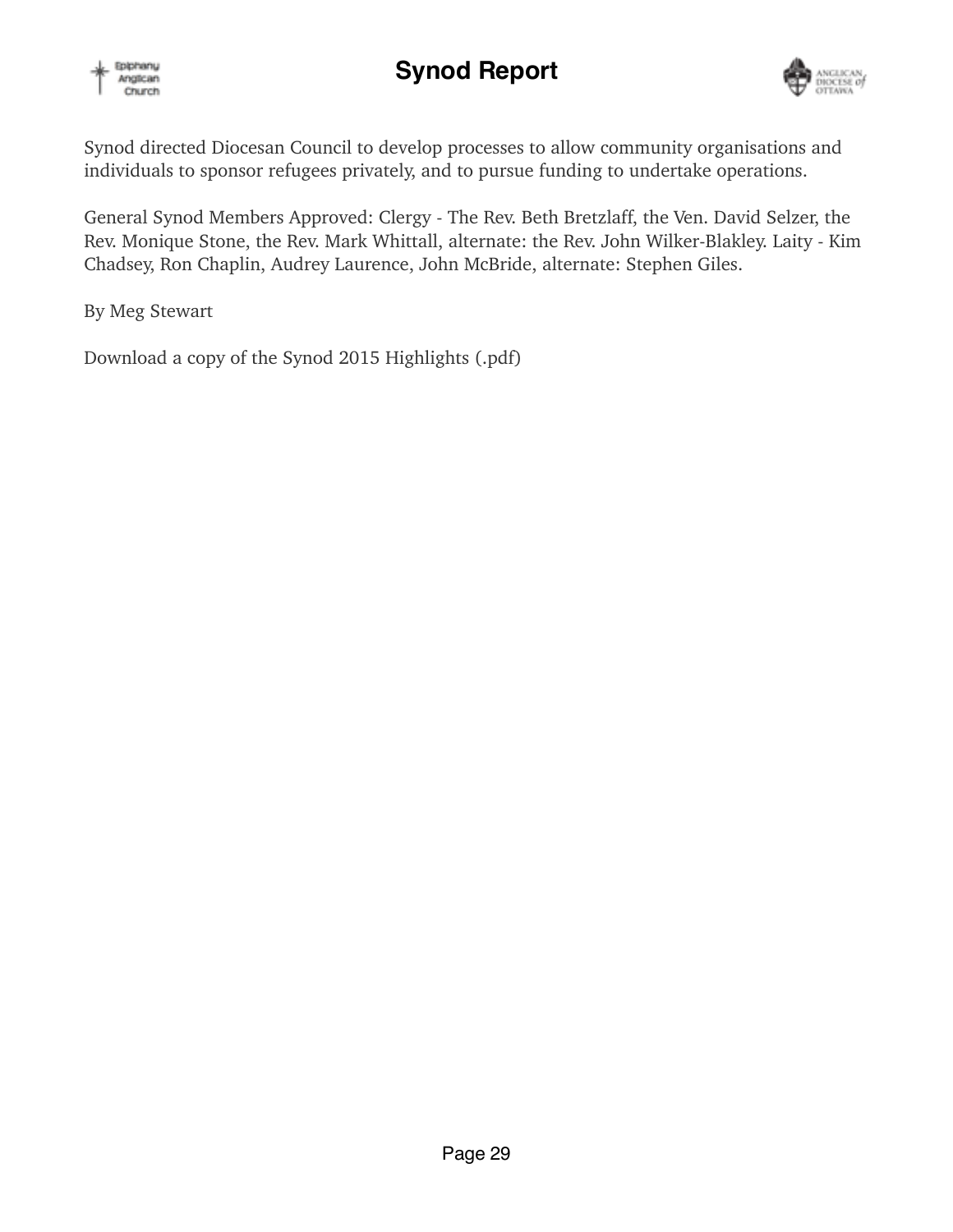## **Minutes of 2015 Vestry**





1. Gerry Green, chairperson, called the meeting to order at 11:15 a.m. Rev Geoff Chapman opened with prayer of guidance.

2. Appointment of Vestry Clerk, Cindy Hurst Boyd. The Vestry Declaration was read and the Vestry Book was circulated for signatures.

3. George Onwubere moved the acceptance of the Minutes of February 09, 2014 be accepted as written, seconded by Derek Keane. Motion carried.

4. Business arising from previous minutes: it was confirmed that Donna Greene-Small was our auditor for 2104.

5. Financial Reports for 2014 were presented by Gregg Alexander where he mentioned that Epiphany has one bank account but the money is tracked within 4 separate funds. The Operations Fund is the bulk of our budget and this is the fund that manages the day to day bills and salaries (details of which are recorded on page 9 Income & Expenses) It was noted that we had approved a deficit budget for 2014 and we ended the year with a smaller deficit than what was projected. Thank you to all who responded to the challenge. The Extra Parochial Fund is where money directed by the congregation is maintained (PWRDF, Food Cupboard, Cornerstone, Anglican Appeal). This Fund is forwarded to the various areas in June and December. Maintenance Fund is built up from directed offerings from parishioners, endowments and some of the parking rental income and is used for building and property maintenance. Special Projects Fund was formerly called GIFT Fund and it was begun in 2013.

 Would money directed through our envelopes to Outreach bump up the outreach budget amount? No as the budget is set and does not change. The envelope money goes into general revenue and is used to cover off the individual budget line items such as outreach budget of \$4,500.

 Maintenance - the new doors were purchased from insurance money? The front doors were purchased with the insurance claim money in 2013. The worship space exit doors were purchased from our maintenance fund.

 Thank you extended to Gregg for drawing up such an accurate budget; we keep quite close to the budgeted figures.

 Tom Richie moved the acceptance of the financial report for 2104, Roxanne Latulippe seconded it. Motion carried.

 Jim Byrne gave a brief history on the endowment received in 2014 - it was given by an atheist who gave similar amounts to three other Christian institutes and Jim thought this was quite amazing until he saw that he had also given over 2 million to TVO.

6. Gerry Green presented the budget for 2015. It was noted that we are presenting a balanced budget for 2105 and this will require a modest increase by everyone through either their envelopes or AYR (directed deposit). We will also be looking at hosting a few more fund raising events to assist in balancing the budget. Note under expenses: The Fair Share and ECOPS (equalization cost of priestly services) is set by the Diocese and the remainder of our expenses were based on a cost of living increase much like you budget for household expenses. We have increased the outreach budget to better reflect our commitment.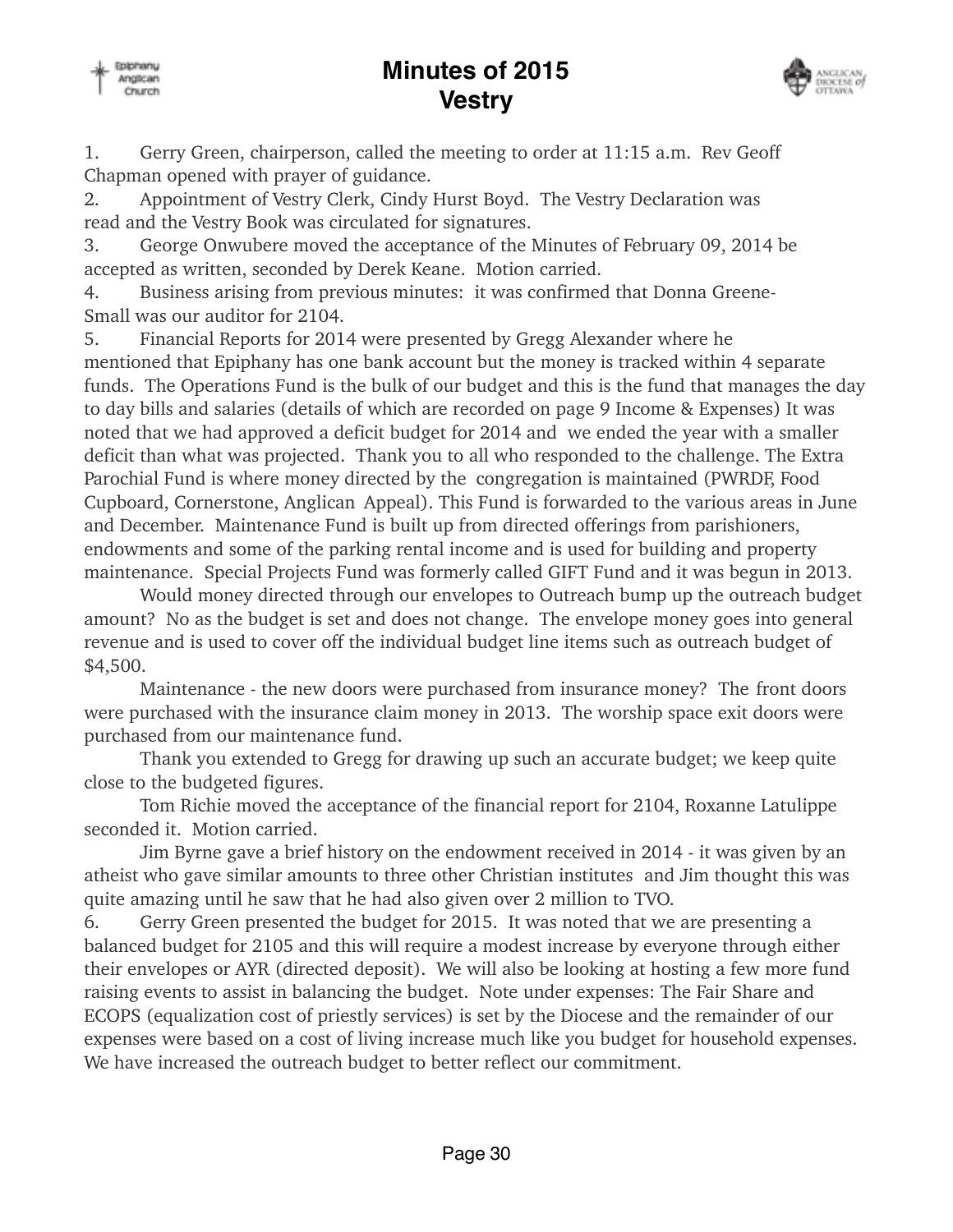# **Minutes of 2015 Vestry**



Will the increase in fund raising events be directed to outreach? Yes the money will go into operations and be used to cover the outreach budget.

 What is discretionary fund - this is money used by the priest at his discretion for pastoral emergencies (assisting people with groceries, and such).

 Gerry Green moved the acceptance of the budget for 2015, Melvyn Douglas seconded. Motion carried.

7. Committee Vestry Reports: error in Worship Report - should read 10:30 a.m. service. Laurie Elmose moved the acceptance of the amended reports as written in the vestry circular, Sarah Wilson seconded.

 What is "church hack" this was an event where the congregation became parish volunteers during the homily time and worked on various jobs. It was suggested that maybe we look at a new name for future such events.

Motion carried.

8. Gerry read out the elected positions on parish council and the names of those persons willing to be nominated. People's Warden - Cindy Hurst Boyd, Deputy People's Warden - Patience Muwanga, Fellowship - Diane Jago, Outreach - Don Leek, Lay Member of Synod - Stephanie Boyd. Stephanie Boyd nominated Shelley Harvey for 2nd Lay Member of Synod, Diane Jago seconded the nomination. George Onwubere moved the nominations cease, Derek Keane seconded the motion. Motion Carried Welcome to the elected persons to parish council.

 Gerry read out the appointed positions on parish council and welcomed the appointed persons to parish council.

 Corrections to the contacts for parish council: Patience Muwanga's phone number should be 613.407.9597 and Roxanne Latulippe's phone number should be 613.422.5838 and her email address is rlatulippe@rogers.com.

 It was noted that our Sunday School format is in a period of transition and that a person would be appointed to council in the near future.

 Gerry read out the names of other appointed positions not on council and thanked them for their commitment. Also read out names of other elected positions not on council and added Steve Heiter as a second alternate synod member.

9. Lay Administrators for 2015, unfortunately Penny Woods' name was yet again omitted from the list although she was added during the minutes of last year's vestry. Names were approved as amended.

10. Signing Authority for 2015. Gerry Green and Stephanie Boyd will be removed as they are stepping down from corporation and Roxanne Latulippe and Cindy Hurst Boyd will be added as new members of corporation in keeping with the directive from the Diocesan Canons.

11. Gregg will confirm with Donna Greene-Small that she will be our auditor for 2015.

12. General Business - none.

13. Laurie Elmose moved that Vestry adjourn at 11:55 a.m., Violet Shaw seconded. It was noted that our New Parish Council will meet on Monday, March 16, 2015 at 7 p.m.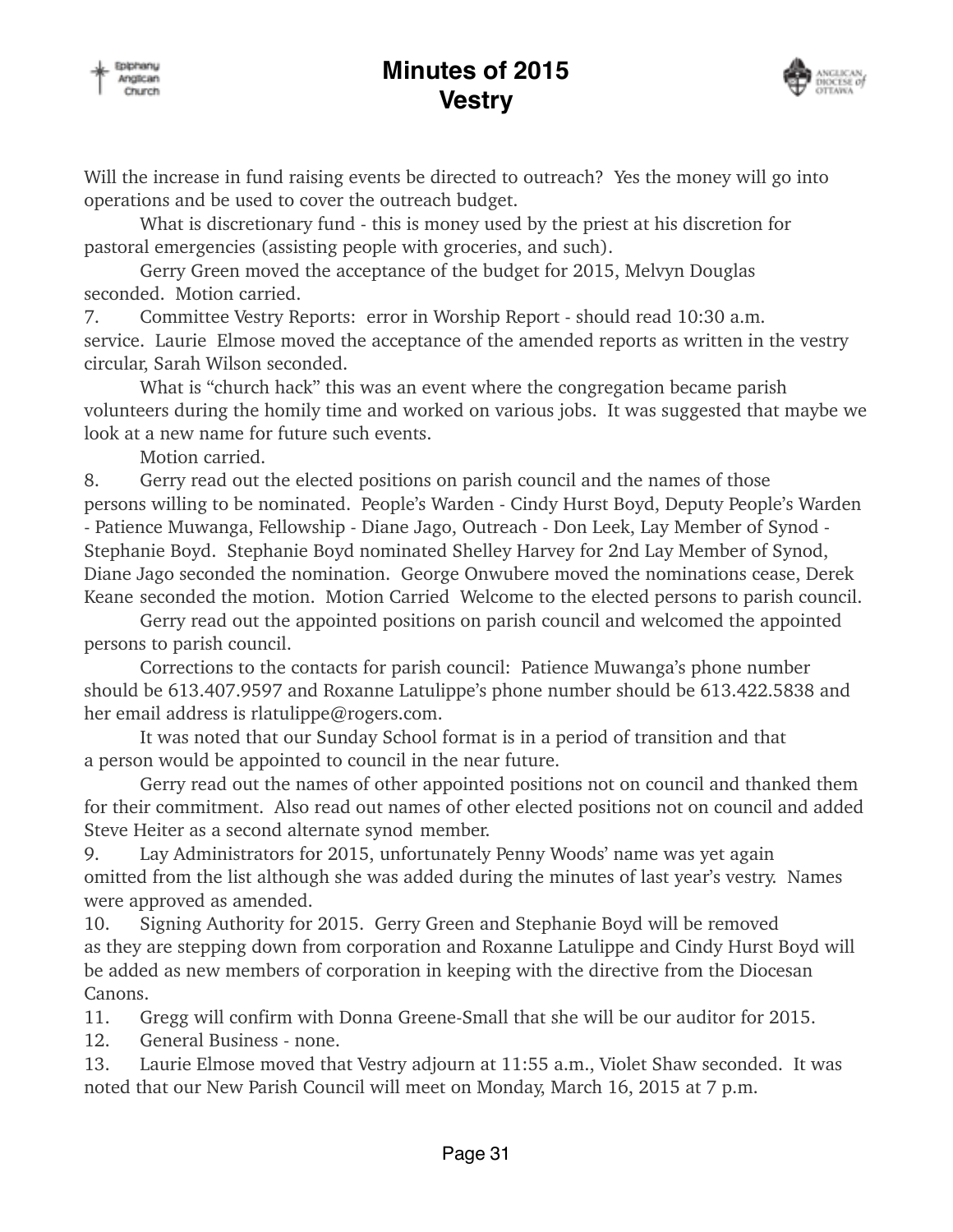

# **EPIPHANY ANGLICAN CHURCH**

Geoffrey Chapman (613) 854-0643 [geoffreychapman@gmail.com](mailto:geoffreychapman@gmail.com)

### Nominated Positions

| <b>Position</b>         | <b>First Name</b>  | <b>Last Name</b> |
|-------------------------|--------------------|------------------|
| People's Warden         | Cindy              | Hurst-Boyd       |
| Dep. People's Warden    |                    |                  |
| Fellowship              |                    |                  |
| Member at Large         |                    |                  |
| Outreach                | Don                | Leek             |
| <b>Good Food Market</b> | Kelly<br>Christine | Jessop<br>Caron  |
| Synod Member            | Shelley            | Harvey           |
| Synod Member            |                    |                  |

### Appointed Positions

| <b>Position</b>                   | <b>First Name</b> | <b>Last Name</b> |
|-----------------------------------|-------------------|------------------|
| Rector's Warden                   | Laurence          | Sianchuk         |
| Dep. Rector's Warden              | Roxanne           | Latulippe        |
| <b>Communications Coordinator</b> | Stephanie         | Boyd             |
| Stewardship                       | James             | Menard           |
| Co-Sunday School Coordinators     | Heather           | Langille         |
|                                   | Jennifer          | D'Aoust          |
| Treasurer                         | Gregg             | Alexander        |

Worship